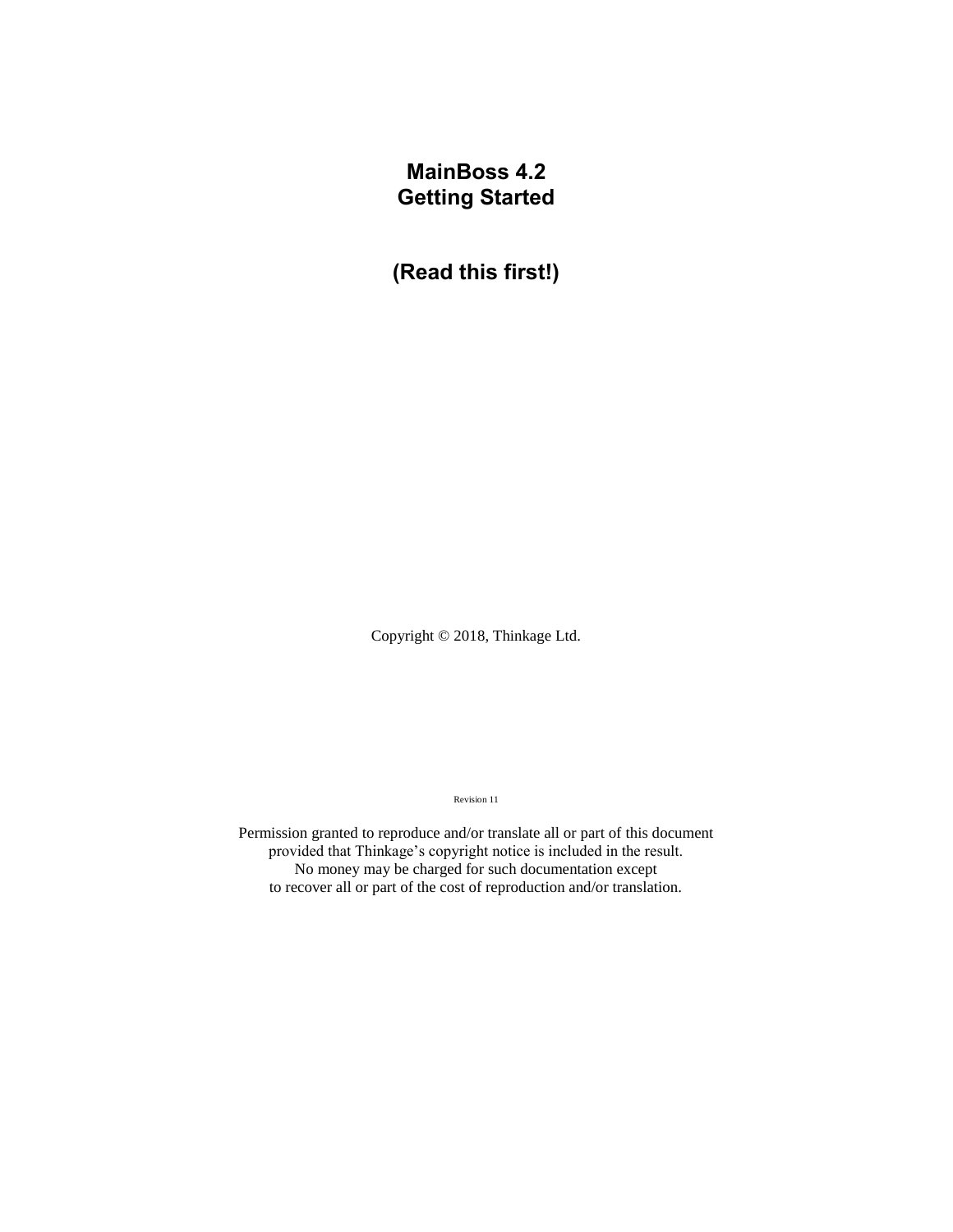# **Introduction Welcome to MainBoss**

This guide provides a quick introduction to principles of using MainBoss. Once you have read this guide, you'll be ready to read other MainBoss manuals for more specific information.

- $\Box$  For details of MainBoss set-up, see Configuration Quick-Start or the full Configuration guide
- $\Box$  For information about day-to-day use, see Operations Quick-Start or the full Operations guide

This guide assumes that MainBoss has already been installed at your site. If you are the person who will install the software, see the Installation and Administration Guide.

# **What You See**

Here's a typical picture of MainBoss's main window:

| 需                                                                                                                                                   |                                                                                                                             | My MainBoss - MainBoss Maintenance Manager     |                                                                                                              | $\Box$<br>×.         |
|-----------------------------------------------------------------------------------------------------------------------------------------------------|-----------------------------------------------------------------------------------------------------------------------------|------------------------------------------------|--------------------------------------------------------------------------------------------------------------|----------------------|
| Session View Actions Help                                                                                                                           |                                                                                                                             |                                                |                                                                                                              |                      |
| <b>MainBoss Overview</b><br>E-My Assignment Overview<br><b>E-Requests</b><br>E-Work Orders<br><b>E-Unit Maintenance Plans</b><br>由-Units<br>由-Items | <b>View MainBoss Overview</b>                                                                                               |                                                |                                                                                                              |                      |
|                                                                                                                                                     | Last Backup Date Monday, February 9, 2015 2:02:54.93 PM<br>Last Backup File Name backup.test                                |                                                |                                                                                                              |                      |
|                                                                                                                                                     | <b>New</b>                                                                                                                  |                                                |                                                                                                              |                      |
| E-Purchase Orders                                                                                                                                   | Requests 3                                                                                                                  |                                                | In Progress<br>1                                                                                             |                      |
| <b>Coding Definitions</b>                                                                                                                           | Unassigned 3                                                                                                                |                                                | 1                                                                                                            |                      |
| E-Administration                                                                                                                                    | Number of In Progress Requests by In Progress Date                                                                          |                                                |                                                                                                              |                      |
|                                                                                                                                                     |                                                                                                                             |                                                |                                                                                                              |                      |
|                                                                                                                                                     | Converted All Complete Count<br>Count                                                                                       | Converted Some Incomplete<br>Unconverted Count |                                                                                                              |                      |
|                                                                                                                                                     | 2/18/2015<br>2/20/2015                                                                                                      | 2/22/2015<br>2/24/2015<br>2/26/2015            | 3/2/2015<br>2/28/2015<br>3/4/2015                                                                            | 3/6/2015             |
|                                                                                                                                                     | In Progress Requests by Priority                                                                                            |                                                | In Progress Requests by Status                                                                               |                      |
|                                                                                                                                                     | J: 1 WEEK-                                                                                                                  |                                                |                                                                                                              |                      |
|                                                                                                                                                     | 0                                                                                                                           | 1                                              |                                                                                                              |                      |
|                                                                                                                                                     |                                                                                                                             |                                                |                                                                                                              |                      |
|                                                                                                                                                     | <b>New</b>                                                                                                                  | Open                                           | Overdue                                                                                                      |                      |
|                                                                                                                                                     | Work Orders 61                                                                                                              | 3                                              | $\overline{3}$                                                                                               |                      |
|                                                                                                                                                     | Unassigned 61                                                                                                               | $\overline{2}$                                 |                                                                                                              |                      |
|                                                                                                                                                     | Number of Open Work Orders by Work End Date                                                                                 |                                                |                                                                                                              |                      |
|                                                                                                                                                     |                                                                                                                             |                                                | Requested CM Work Order Count Requested PM Work Order Count Real CM WorkOrder Count Real PM Work Order Count |                      |
|                                                                                                                                                     |                                                                                                                             |                                                |                                                                                                              |                      |
|                                                                                                                                                     | 10/1/2013<br>7/1/2013                                                                                                       | 1/1/2014<br>4/1/2014                           | 7/1/2014<br>10/1/2014                                                                                        | 1/1/2015             |
|                                                                                                                                                     | Open Work Orders by Priority                                                                                                |                                                | Open Work Orders by Status                                                                                   |                      |
|                                                                                                                                                     | G-34R60RE                                                                                                                   |                                                |                                                                                                              |                      |
|                                                                                                                                                     | $\mathbf{0}$                                                                                                                |                                                |                                                                                                              |                      |
|                                                                                                                                                     | Draft.                                                                                                                      |                                                | <b>Issued</b>                                                                                                |                      |
|                                                                                                                                                     | Purchase Orders 1                                                                                                           |                                                | -1                                                                                                           |                      |
|                                                                                                                                                     | Unassigned 1                                                                                                                |                                                | $\mathbf{1}$                                                                                                 |                      |
|                                                                                                                                                     |                                                                                                                             |                                                |                                                                                                              | Ø                    |
|                                                                                                                                                     | User jagardner (SQL Administrator) Organization My MainBoss (MB35Test: Database 'MB35Test' on server 'SCRINIUM\SQLEXPRESS') |                                                |                                                                                                              | Active <b>P</b> Help |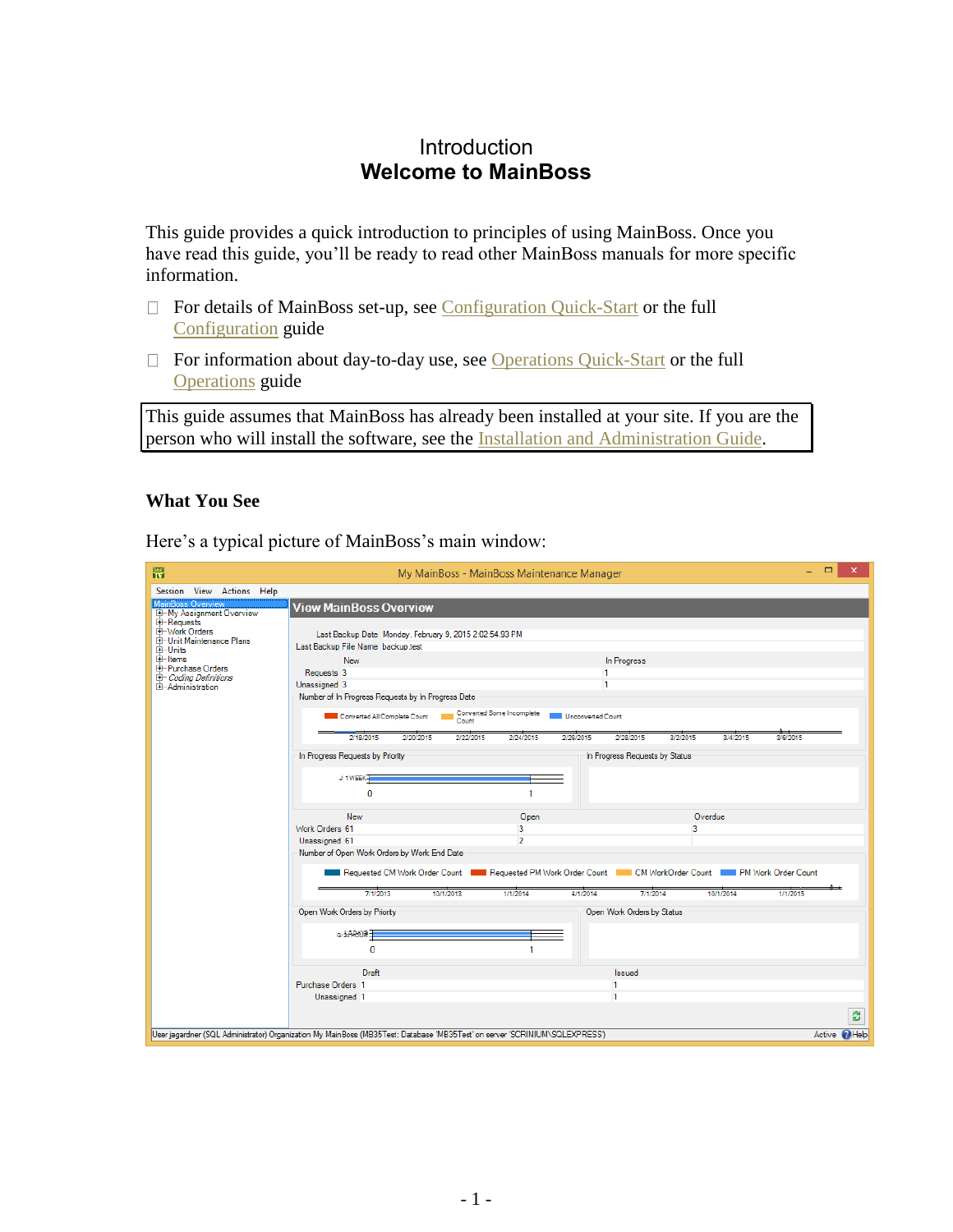On the left is the *control panel*. This provides access to all standard actions and information. At the bottom right, the  $\mathbb{C}$  (**Refresh**) button updates the information displayed (in case other users have recently made changes to your organization's data).

**General Principle:** In MainBoss, you use the control panel (on the left) to go to a table, then you use the table's buttons (on the right) to do work.

This manual uses the notation **Entry** | **Subentry** to refer to items in the control panel. For example, **Work Orders** | **Reports** refers to **Reports** under the **Work Orders** entry in the control panel.

Whenever you select an entry in the control panel, the rest of the window changes to show information about what you selected. For example, if you click **Work Orders** in the panel, the right-hand part of the window changes to show information on work orders.

We recommend that you maximize the MainBoss window so that MainBoss has the most possible screen-space to display information.

#### *Keyboard Shortcuts*

MainBoss allows standard Windows keyboard shortcuts such as **<Ctrl+C>** for copy and **<Ctrl+V>** for paste.

You can also use  $\langle \text{Tab} \rangle$  to move to the next field in a window. If you're filling out a form, you can just tab from one field to another rather than using the mouse. **<Shift+Tab>** moves backward to the previous field.

In any table viewer, the shortcut sequence **<Ctrl+F>** opens the search window. The search will be applied to whatever list of records you clicked most recently. For example, if you most recently clicked a list of unit records, **<Ctrl+F>** will let you search through units. However, if you were looking at a unit record and your most recent click was on the unit's list of service contracts, then **<Ctrl+F>** would search through service contracts. (**<Ctrl+F>** will not work if your most recent click was on the MainBoss control panel—it only works if your most recent click was in some sort of table viewer.)

If the search window is not open, the **<F3>** function key has the effect of **Find Next**, searching for whatever you searched for most recently. This means that pressing **<F3>** repeatedly will perform the same search over and over.

MainBoss buttons often allow keyboard shortcuts. To see the shortcuts in a window, press the **<Alt>** key. One letter of each button will be underlined, as in **Save**. Pressing **<Alt>** plus the underlined letter is equivalent to clicking the button, so that **<Alt+S>** is equivalent to clicking the **Save** button.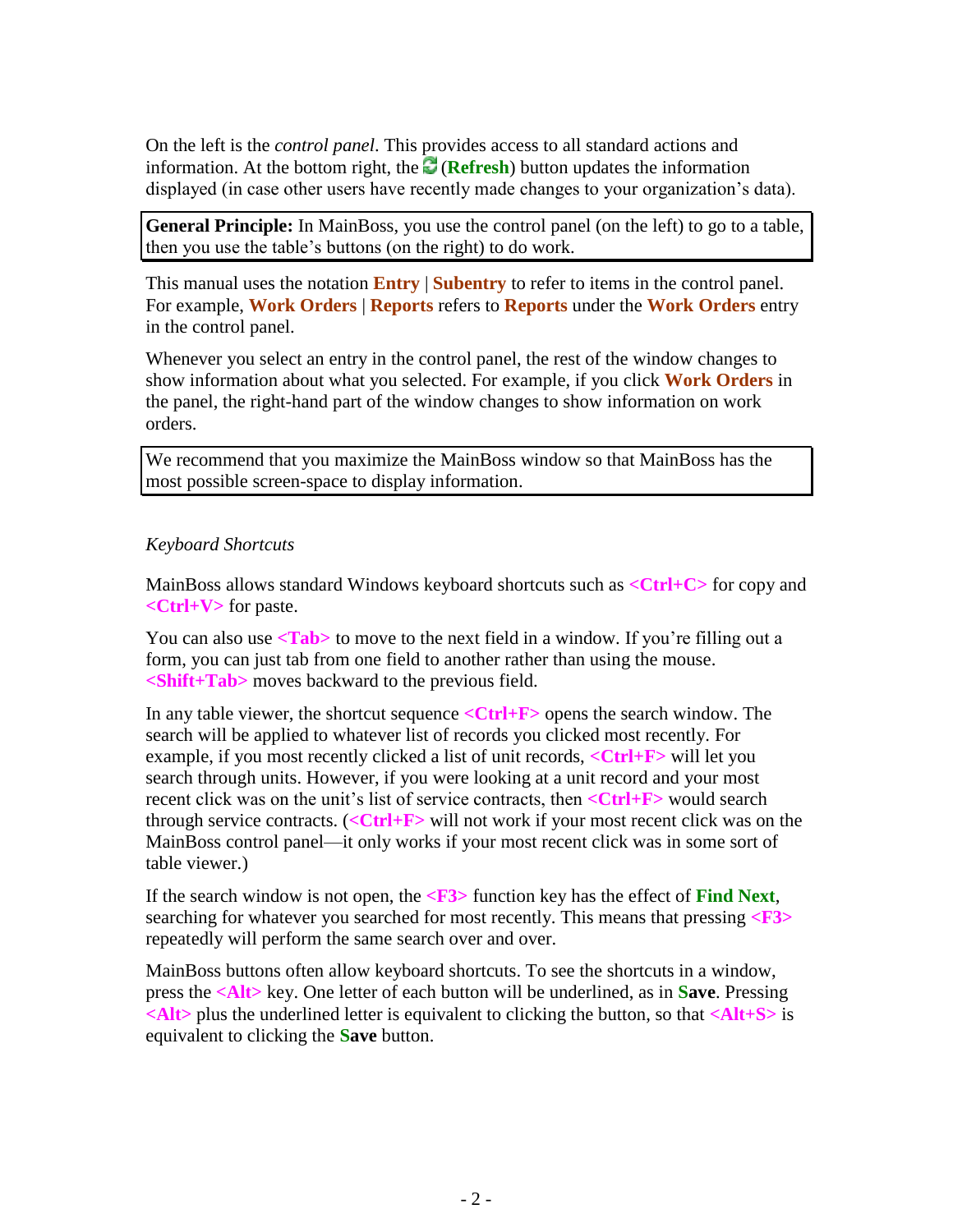#### *View Menu Options*

The **View** menu provides options that control how information is displayed:

- □ **Zoom in on View**: If you click this menu item, MainBoss will hide the control panel in this window. To bring back the control panel, click **Zoom in on View** again.
- □ **Open in New Window**: If you select this option, MainBoss opens a new window containing the same information as the current one. This is useful if you want to compare information between tables: you can have two windows open, one showing one table and one showing the other.
- □ **Change Active Filter**: This item lets you change the definition of "active" requests, work orders and purchase orders. For example, you can specify that work orders should only be displayed in table viewers if they're less than three months old. Changes that you make through this menu item affect you but not other users.
- **Show compact browsers**: If this is checkmarked, table viewers will not show details from the currently selected record. This makes it possible for a table viewer to list many more records. If the entry is not checkmarked, table viewers will have an area showing the contents of the currectly selected record; this reduces the number of records that the window can show at any one time.
- **Form Customization**: Offers a submenu of actions related to customized table viewers, editors, and reports. The submenu contains:
	- □ **Enable**: If this is checkmarked, you can customize table viewers, editors and report windows, as described in "Form Customization" later in this document. If you remove the checkmark, you will not be able to make such customizations. (Only users with the MainBoss Administration security role can change the setting for **Enable**.)
	- **Customize Main Menu**: Lets you choose which entries appear in the control panel.
	- **Publish:** This saves all your current form customizations as a single set of "preferred" customizations. You can make other customizations after publishing, but they will be forgotten when you quit MainBoss. Only published customizations are remembered from one session to the next.
	- □ **Restore from published**: Gets rid of any customizations you have made since you last clicked **Publish**. You will return to the preferred customizations you have already saved.
	- **Clear all customization**: Removes any and all form customizations you have created, restoring everything to MainBoss's default forms. This does *not* delete your published customizations; therefore, you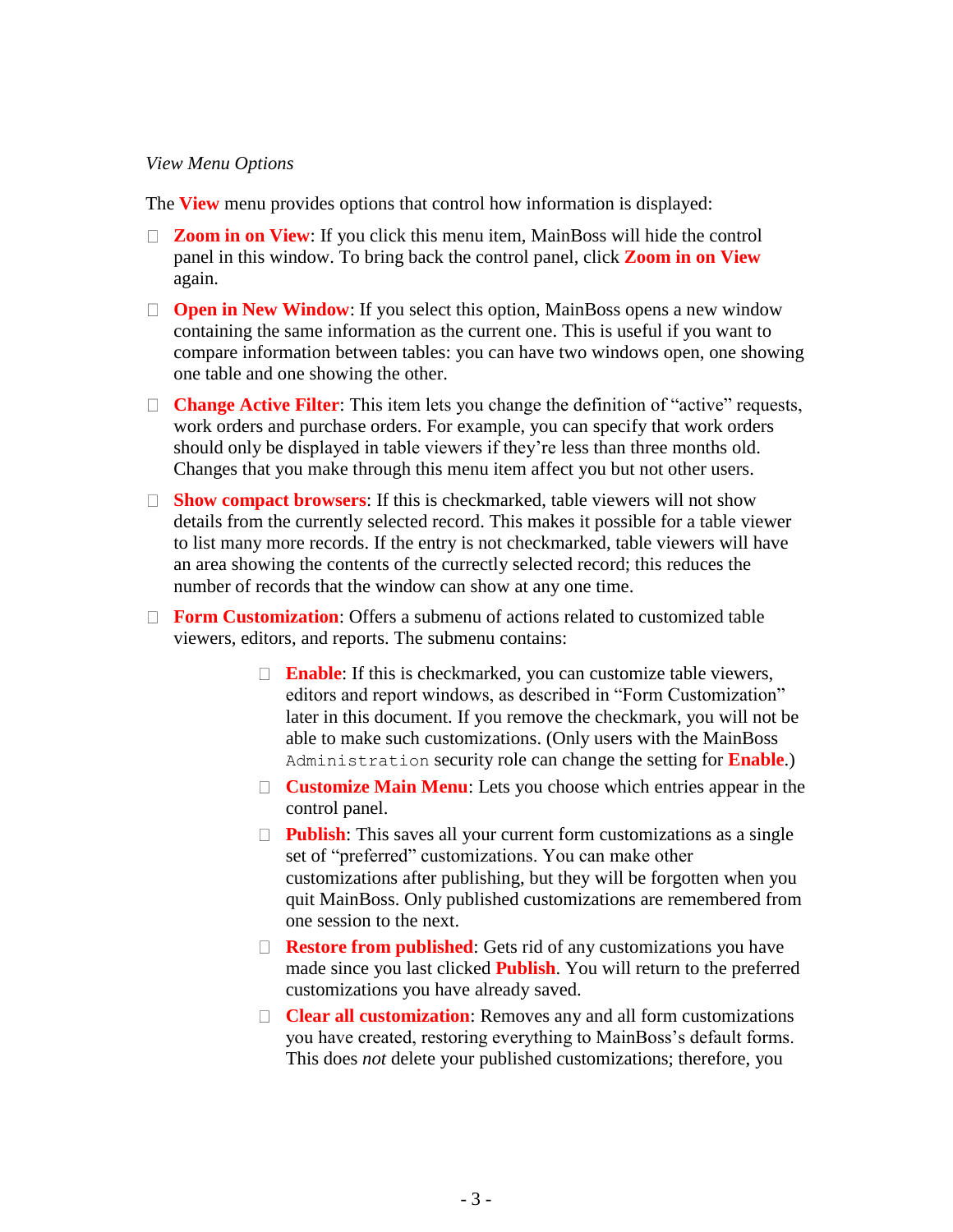can use **Restore from published** to return to your published customizations.

- **Export**: This saves your current customizations in a file. (MainBoss will open a window so you can specify a file name and location.) Saving customizations in a file lets you pass your customizations along to someone else. It also keeps a record of your current customizations if you intend to publish a different set of customizations.
- □ **Replace from file**: Replaces all your current customizations with customizations from a file. The specified file should contain customizations previously saved with **Export**.
- **Add from file:** Adds customizations from a file to your current set of customizations. The customizations will be added to any customizations that already exist; however, if a customization in the file conflicts with one of your current customizations, the customization in the file will replace your current customization.
- **Select View:** Contains submenus that reproduce all the entries of the control panel. This is useful for people who would rather work with menus (especially menu shortcut keys) rather than using the mouse to click on the control panel.

#### **Getting Help**

There are several ways to obtain online help while using MainBoss:

- $\Box$  Clicking the Help button at the bottom of the window displays information about the window currently on the screen.
- $\Box$  Pressing the  $\angle$ **F1**> function key provides the same information as the Help button.
- □ The MainBoss **Help** menu provides access to MainBoss's help files.
	- $\Box$  **Help**  $\rightarrow$  **Help** gives you information about the screen you are currently looking at. For example, if you are looking at a table viewer, **Help** will provide information about the table and about what various buttons mean.
	- $\Box$  **Help**  $\rightarrow$  **Table of Contents** gives you the table of contents for the help files.
	- $\Box$  **Help**  $\rightarrow$  **Help** Index gives you an index of important terms.
	- $\Box$  **Help**  $\rightarrow$  Get Technical Support is useful if you currently have an Internet connection. It takes you to a web page that makes it easy to get help from MainBoss Support personnel.
	- $\Box$  **Help**  $\rightarrow$  **Start Support Connection** can be used when you are talking on the phone with MainBoss Support personnel. They will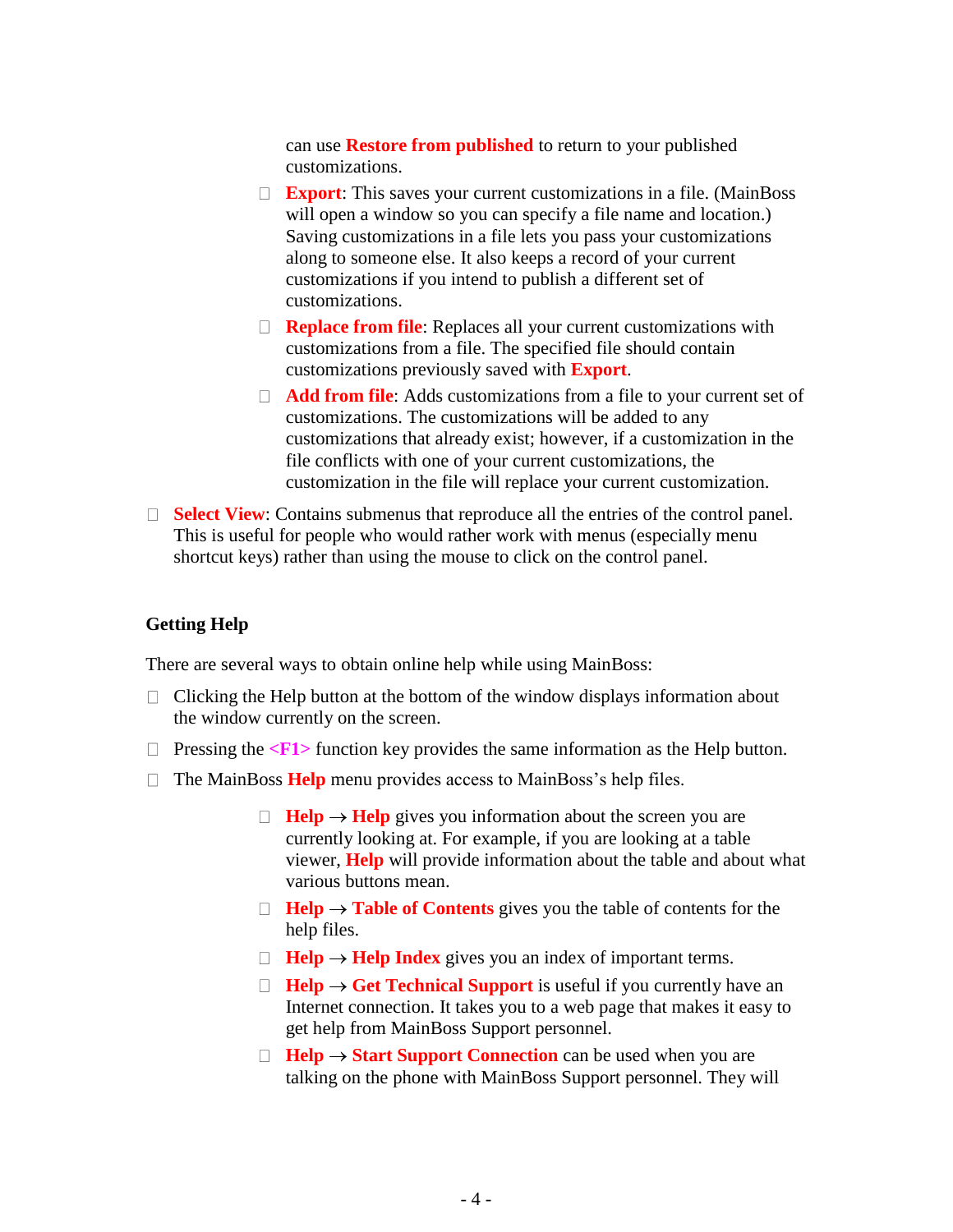explain how the entry can be used to help deal with any problems you might be having.

 $\Box$  **Help**  $\rightarrow$  **About** tells you which version of MainBoss you're using.

#### *Tooltips*

A tooltip is a small message that may appear if you point the cursor to something on your monitor screen. MainBoss uses tooltips to explain any situations that may be confusing.

For example, if you don't have appropriate security permissions, you may not be allowed to click certain buttons or fill in certain information fields. In this case, pointing the cursor to the button or the field produces a tooltip message explaining the situation (and telling what security roles you'd need in order to use the field or button).

Similarly, if you've filled in a field with an unacceptable value, MainBoss will display an error marker. Pointing the cursor to the error marker will display a tooltip explaining why the value is unacceptable. For example, MainBoss may expect the field to contain a date rather than what you've typed in.

If you're ever confused about MainBoss's behavior, use the cursor to obtain tooltips. These should help you figure out what's happening.

## **Specifying Your MainBoss Database**

The first time you start MainBoss, you must specify how to connect with your MainBoss database.

\_\_\_\_\_\_\_\_\_\_\_\_\_\_\_\_\_\_\_\_\_\_\_\_\_\_\_\_\_\_\_\_\_\_\_\_\_\_\_\_\_\_\_\_\_\_\_\_\_\_\_\_\_\_\_\_\_\_\_

#### **To set up MainBoss so it can access an existing database:**

- 1. Log in to the computer under your usual login name.
- 2. Start MainBoss on the new machine. It will display a window asking you to specify the maintenance organization (database):

| 爵                                                           | <b>View Organizations</b>       |                                             |                   |        |  |                            |        | $\Box$<br>$\mathbf{x}$<br>$-$ |
|-------------------------------------------------------------|---------------------------------|---------------------------------------------|-------------------|--------|--|----------------------------|--------|-------------------------------|
| Session Help                                                |                                 |                                             |                   |        |  |                            |        |                               |
| ×<br><b>Organization Name</b>                               | Database Server                 | Database Name                               | <b>DB</b> Version | Access |  | Hide Panels Preferred Mode | Status |                               |
|                                                             |                                 |                                             |                   |        |  |                            |        |                               |
|                                                             |                                 |                                             |                   |        |  |                            |        |                               |
|                                                             |                                 |                                             |                   |        |  |                            |        |                               |
|                                                             |                                 |                                             |                   |        |  |                            |        |                               |
|                                                             |                                 |                                             |                   |        |  |                            |        |                               |
|                                                             |                                 |                                             |                   |        |  |                            |        |                               |
|                                                             |                                 |                                             |                   |        |  |                            |        |                               |
| Apply Filter<br>$\overline{\mathbf{r}}$<br>$\blacktriangle$ |                                 |                                             |                   |        |  |                            |        |                               |
| Add Existing Organization<br>Start<br>⊩▼                    | $\mathbb Z$<br>Remove from list | Upgrade $\blacktriangledown$<br>Set Default | M - C             |        |  |                            |        | Exit                          |
|                                                             |                                 |                                             |                   |        |  |                            |        | Active <b>C</b> Help          |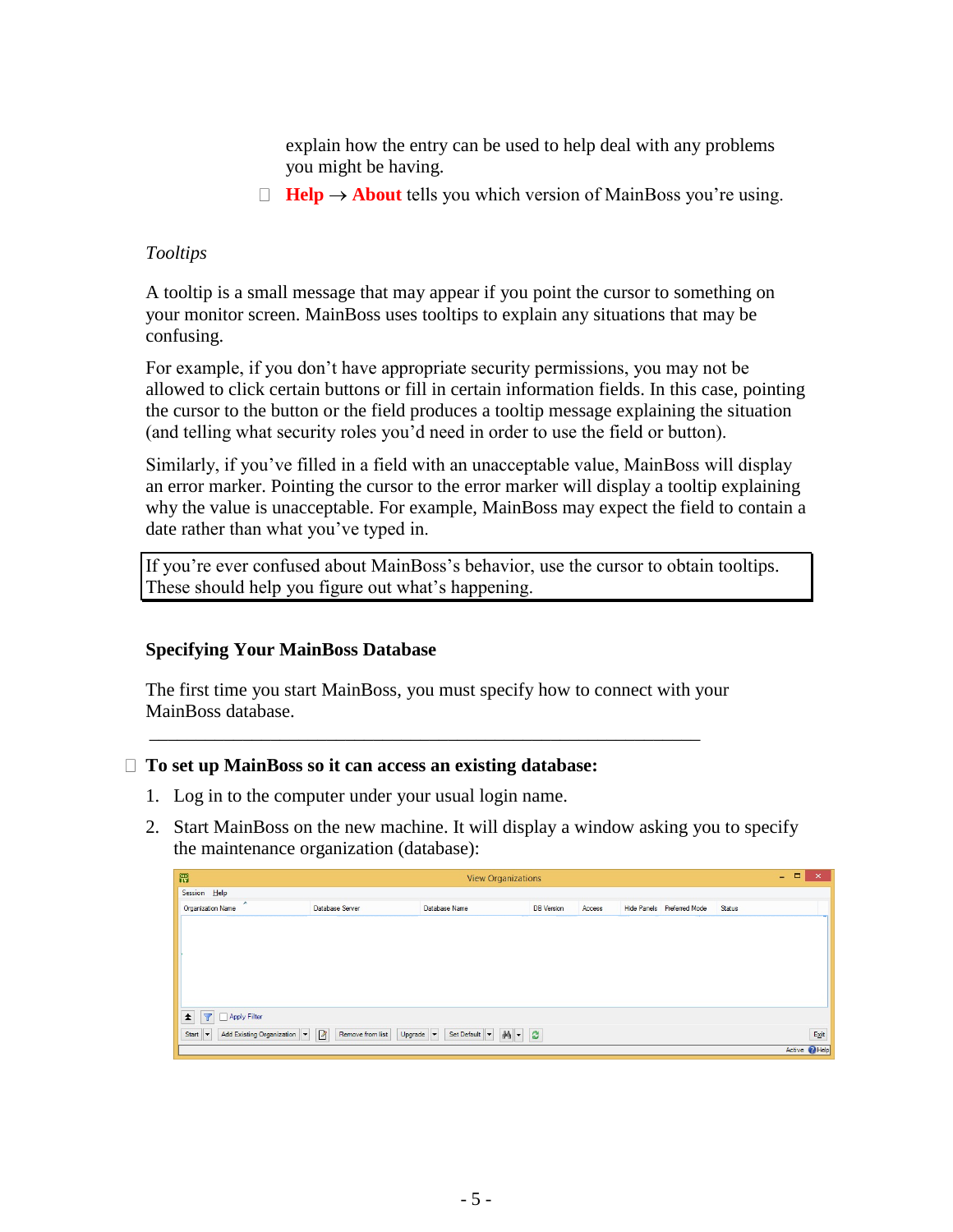3. Click **Add Existing Organization**. This opens a window like this:

| 閇                        | ×<br>New Organization                                                       |
|--------------------------|-----------------------------------------------------------------------------|
| Database Server          | $\blacksquare$                                                              |
| Database Name            | $\cdots$ 6                                                                  |
| <b>Organization Name</b> | €                                                                           |
|                          | Make browsers smaller by not showing details for selected record by default |
|                          | O MainBoss                                                                  |
|                          | MainBoss Assignments                                                        |
|                          | Preferred Mode ◯ MainBoss Requests                                          |
|                          | Administration                                                              |
|                          | <b>View Sessions</b>                                                        |
| Save & New<br>Save       | Save & Close<br>$Close \rvert \rvert \rvert$                                |
|                          | Active                                                                      |

- 4. The person in charge of MainBoss at your site will tell you the values to specify for "**Database Server**" and "**Database Name**". In most cases, you can click the "..." buttons associated with these fields and select the appropriate values from the resulting lists. However, for technical reasons related to firewalls and SQL Server configuration, you may not find the values you want in the lists. In that case, you'll have to type in the values by hand.
- 5. Once you specify "**Database Server**" and "**Database Name**", "**Organization Name**" will be filled in with a value from the database. Usually, you should simply keep this name; however, you have the option of changing "**Organization Name**" if you wish. What you enter will become your own private name for the organization—it will not affect other users.
- 6. Most users can ignore the rest of the window—just click **Save & Close**. MainBoss will add the database name to the list.
- 7. Click the **Start** button in the window to start using MainBoss.

\_\_\_\_\_\_\_\_\_\_\_\_\_\_\_\_\_\_\_\_\_\_\_\_\_\_\_\_\_\_\_\_\_\_\_\_\_\_\_\_\_\_\_\_\_\_\_\_\_\_\_\_\_\_\_\_\_\_\_

Once you have set up this computer to access the maintenance organization, you don't have to do it again. Every time you start MainBoss on this computer, it will automatically start working with the specified database.

## **Table Viewers**

A table is a list of entries, each of which contains information about something. For example, the **Vendors** table is a list of your suppliers.

Each entry in a table is called a record. For example, each entry in the **Vendors** table gives information about one of your suppliers.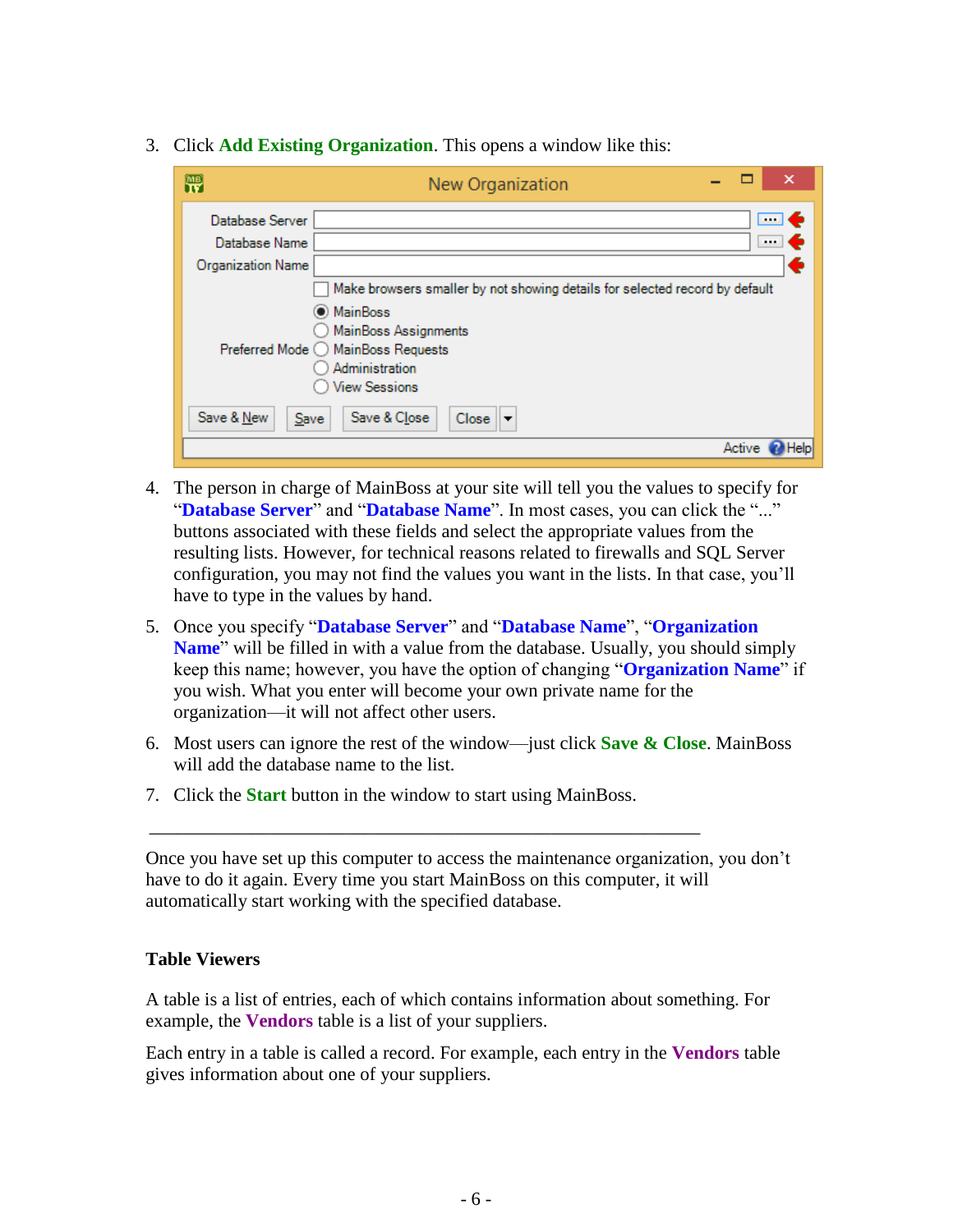A table viewer lists the records in a particular table. For example, the **Vendors** table viewer lists the entries in your **Vendors** table.

Table viewers usually have two sections:

- **View**: A list of normal records—this can be anything from work orders to information about spare parts.
- **Defaults**: Default values for creating new records. For example, the default values in the **Vendors** viewer will be used whenever you create a new vendor record.



*Special Selection Actions*

If you right-click on the records listed in a table viewer, MainBoss opens a menu of actions that can help you select entries in the table. For example, in most tables, the menu will include a **Select all** action; clicking this action in the menu selects all the entries in the table.

As another example, some right-click menus have an action named **Select all editable**. This selects all the entries that can be edited from this particular table viewer. For example, the **Units** table displays both units and the locations that contain the units. Records for the units can be edited from this table; locations cannot be. Therefore,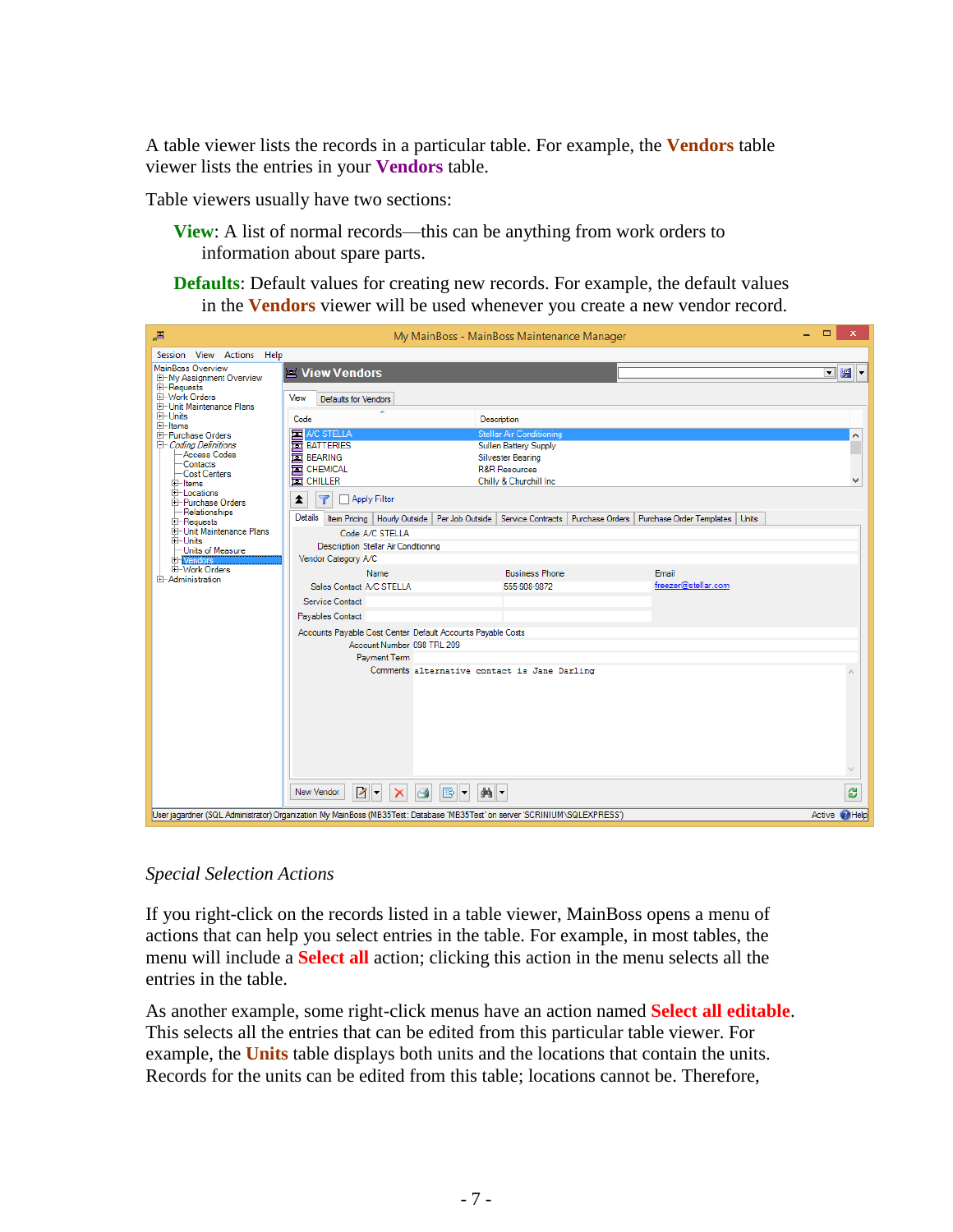**Select all editable** will select all the unit records in the table but will leave locations unselected.

Tables with entries that can be expanded or contracted have a menu item named **Expand new entries**. This lets you determine whether the entries are fully expanded or fully contracted when you start up MainBoss.

# *Hiding the Details for a Selected Record*

By default, when you select a record in a table, the table viewer displays information from that record. Typically, this is shown in a *details panel* beneath the list of records in the table.

If your computer has a small monitor screen, you may decide that the details panel takes up too much room on the screen. If so, you can tell MainBoss not to display the details panel; you do this by clicking the following button:

# 全

When you click this button, the details panel disappears. The list of records can then use the space that was previously occupied by the panel.

If you want to see the details panel again, click the same button.

## *Active and All in Table Viewers*

In the bottom right hand corner of most table viewers and editor windows, you'll see either Active or All:

 $\Box$  If the word is  $\text{Active}, \text{lists of records displayed in the window only include active}$ records. This means that the window only shows records that haven't been deleted. For requests, work orders, and purchase orders, it also means that it only shows records that are "recent". By default, a record is "recent" if it's less than 500 days old; your MainBoss administrator may change what counts as "recent."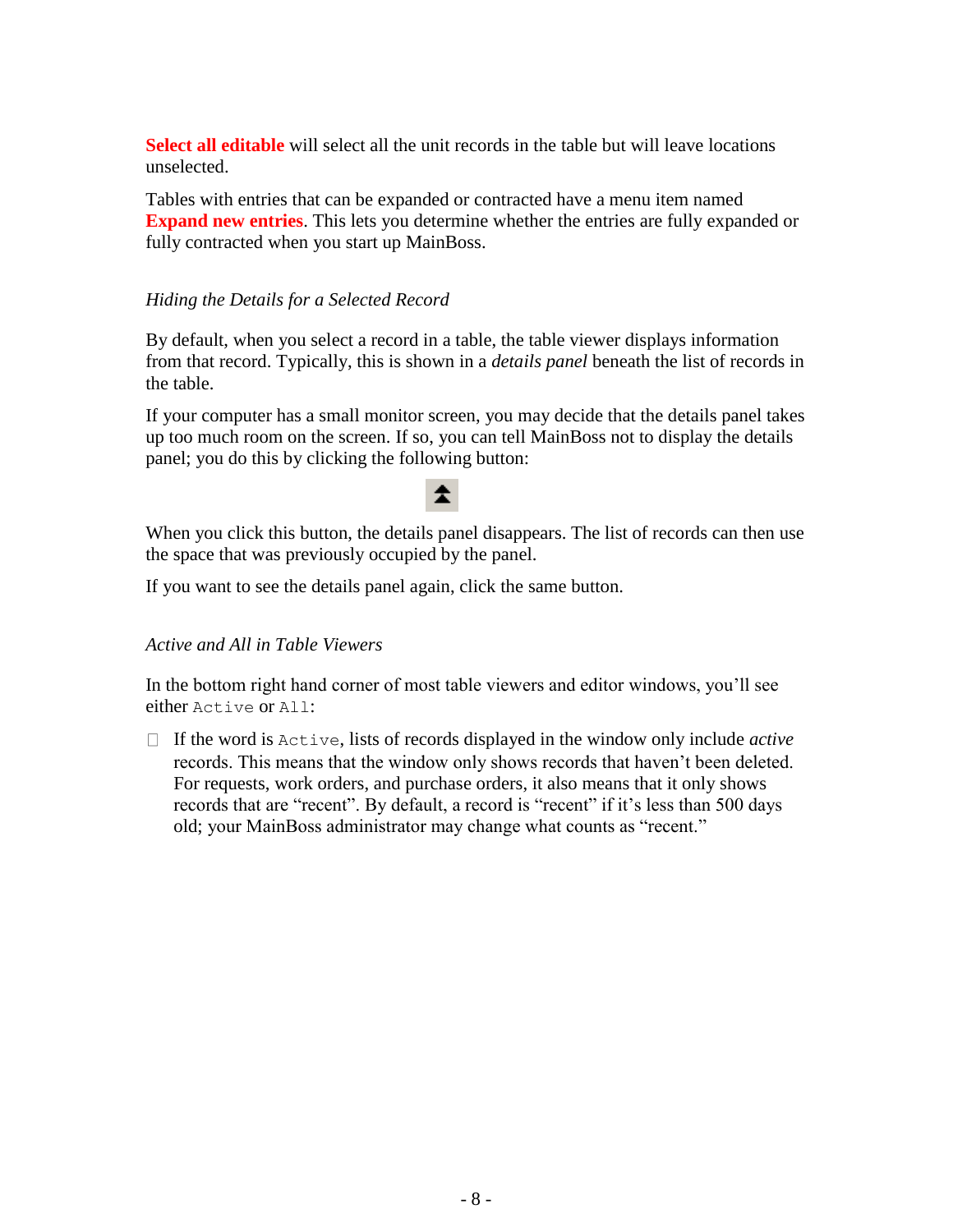| 国                                                                                                                |                                                                                                                                                                                    | My MainBoss - MainBoss Maintenance Manager   |  |                                                                        | □              |                                 |
|------------------------------------------------------------------------------------------------------------------|------------------------------------------------------------------------------------------------------------------------------------------------------------------------------------|----------------------------------------------|--|------------------------------------------------------------------------|----------------|---------------------------------|
| Session View Actions Help                                                                                        |                                                                                                                                                                                    |                                              |  |                                                                        |                |                                 |
| MainBoss Overview<br>E-My Assignment Overview<br>E-Requests<br>El-Work Orders                                    | $\equiv$ View Vendors<br>View<br>Defaults for Vendors                                                                                                                              |                                              |  |                                                                        | $\blacksquare$ | $\vert$ $\vert$ $\vert$ $\vert$ |
| E-Unit Maintenance Plans<br>$L$ -Units<br>E-Items                                                                | Code                                                                                                                                                                               | Description                                  |  |                                                                        |                |                                 |
| + Purchase Orders<br><b>E</b> -Coding Definitions<br>Access Codes<br>$-$ Contacts<br>-Cost Centers<br>$+$ -Items | <b>EXE</b> A/C STELLA<br>Stellar Air Conditioning<br><b>EX BATTERIES</b><br>Sullen Battery Supply<br><b>E</b> BEARING<br>Silvester Bearing<br><b>R&amp;R Resources</b><br>CHEMICAL |                                              |  |                                                                        |                |                                 |
| F-Locations<br><b>E-Purchase Orders</b><br>-Relationships                                                        | Apply Filter<br>$\overline{\mathbf{Y}}$<br>≵<br>Details   Item Pricing   Hourly Outside   Per Job Outside                                                                          |                                              |  | Service Contracts   Purchase Orders   Purchase Order Templates   Units |                |                                 |
| E-Requests<br><b>H-Unit Maintenance Plans</b><br>$F$ -Units<br><b>Units of Measure</b><br><b>EL Vendors</b>      | Code A/C STELLA<br>Description Stellar Air Conditioning<br>Vendor Category A/C<br><b>Name</b>                                                                                      | <b>Business Phone</b>                        |  | Fmail                                                                  |                |                                 |
| E-Work Orders<br>E-Administration                                                                                | Sales Contact A/C STELLA<br>Service Contact                                                                                                                                        | 555-908-9872                                 |  | freezer@stellar.com                                                    |                |                                 |
|                                                                                                                  | Payables Contact                                                                                                                                                                   |                                              |  |                                                                        |                |                                 |
|                                                                                                                  | Accounts Payable Cost Center Default Accounts Payable Costs<br>Account Number 098 TRL 209<br>Payment Term                                                                          |                                              |  |                                                                        |                |                                 |
|                                                                                                                  |                                                                                                                                                                                    | Comments alternative contact is Jane Darling |  |                                                                        |                |                                 |
|                                                                                                                  | $\sim$<br>New Vendor<br>$\triangleleft$<br>$\times$                                                                                                                                | 的 -<br>$\mathbb{B}$ -                        |  |                                                                        |                | Ø                               |
|                                                                                                                  | User jagardner (SQL Administrator) Organization My MainBoss (MB35Test: Database 'MB35Test' on server 'SCRINIUM\SQLEXPRESS')                                                        |                                              |  |                                                                        | Active         | Help                            |

 $\Box$  If the word is  $\text{All}$ , the viewer is showing *all* records, no matter how old, including those that have been deleted. Deleted records are marked with a red X on the left. (Note that if you have many old records, MainBoss may take a considerable time to obtain them all from the database.)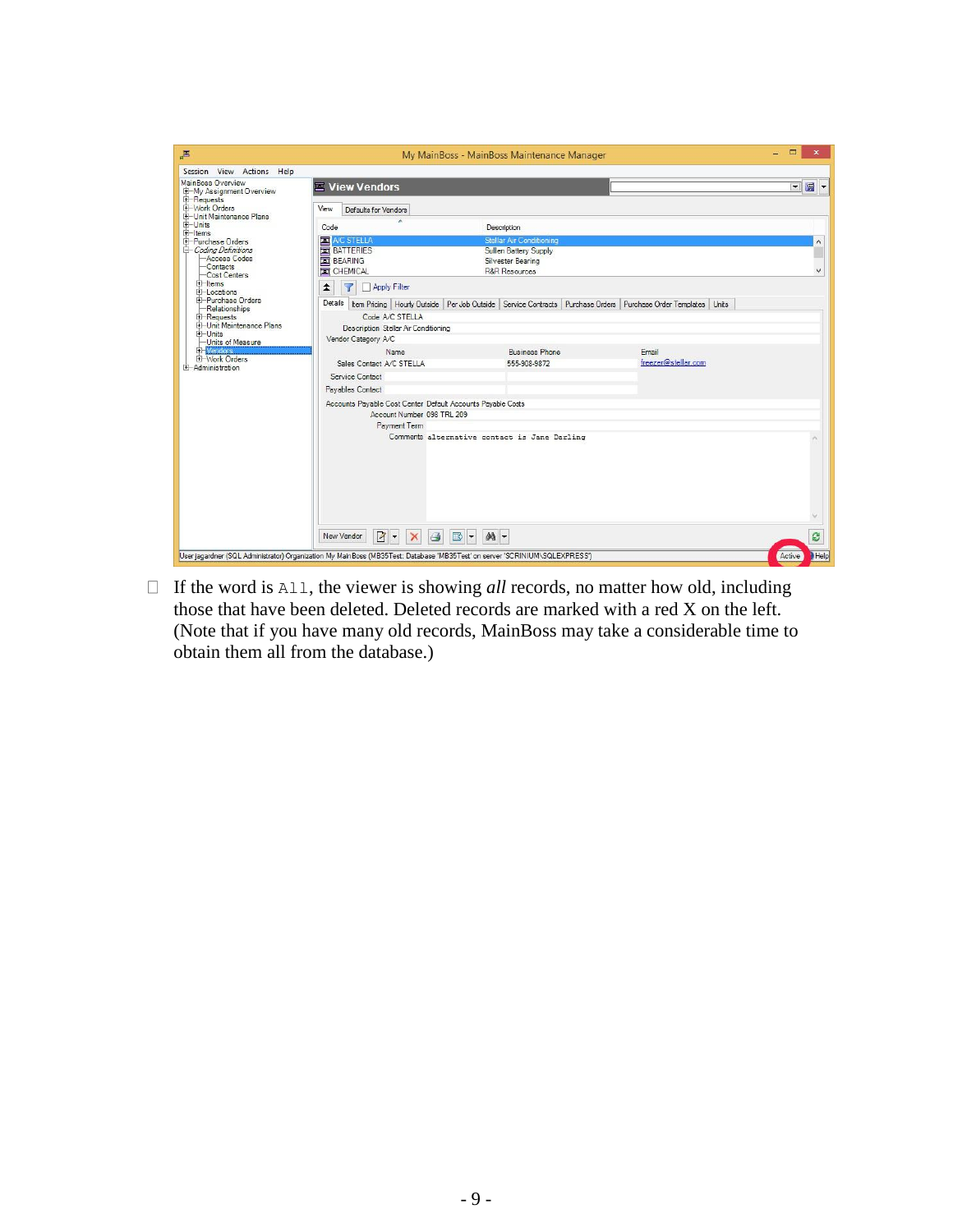| 国                                                                             |                                                                                           | My MainBoss - MainBoss Maintenance Manager                                                                                         |                     | $\Box$<br>×                               |  |  |
|-------------------------------------------------------------------------------|-------------------------------------------------------------------------------------------|------------------------------------------------------------------------------------------------------------------------------------|---------------------|-------------------------------------------|--|--|
| Session View Actions Help                                                     |                                                                                           |                                                                                                                                    |                     |                                           |  |  |
| MainBoss Overview<br><b>E-My Assignment Overview</b>                          | $\equiv$ View Vendors                                                                     |                                                                                                                                    |                     | $\ $ g $\ $ -<br>$\overline{\phantom{a}}$ |  |  |
| <b>E-Requests</b><br><b>ID-Work Orders</b><br><b>E-Unit Maintenance Plans</b> | View<br>Defaults for Vendors                                                              |                                                                                                                                    |                     |                                           |  |  |
| $H$ -Units<br>$\overline{1}$ -Items                                           | Code                                                                                      | <b>Description</b>                                                                                                                 |                     | Deleted on                                |  |  |
| <b>E</b> -Purchase Orders<br>Coding Definitions                               | <b>EX</b> A/C STELLA                                                                      | <b>Stellar Air Conditioning</b>                                                                                                    |                     | 12/10/2014 3:15:10.4.                     |  |  |
| -Access Codes                                                                 | <b>X</b> ANGULAR<br>囸<br><b>BATTERIES</b>                                                 | <b>Angular Metal Products</b><br>Sullen Battery Supply                                                                             |                     |                                           |  |  |
| -Contacts<br>-Cost Centers                                                    | <b>EX BEARING</b>                                                                         | Silvester Bearing                                                                                                                  |                     | Ŵ                                         |  |  |
| <b>⊞</b> Hems<br>E-Locations                                                  | 全<br>Apply Filter<br>Y                                                                    |                                                                                                                                    |                     |                                           |  |  |
| E-Purchase Orders<br>-Relationships                                           |                                                                                           | Details   Item Pricing   Hourly Outside   Per Job Outside   Service Contracts   Purchase Orders   Purchase Order Templates   Units |                     |                                           |  |  |
| E-Requests<br><b>E-Unit Maintenance Plans</b>                                 | Code A/C STELLA                                                                           |                                                                                                                                    |                     |                                           |  |  |
| 由-Units<br>-Units of Measure                                                  | <b>Description Stellar Air Conditioning</b><br>Vendor Category A/C                        |                                                                                                                                    |                     |                                           |  |  |
| El-Vendors                                                                    | Name                                                                                      | <b>Business Phone</b>                                                                                                              | Email               |                                           |  |  |
| Work Orders<br>+-Administration                                               | Sales Contact A/C STELLA                                                                  | 555-908-9872                                                                                                                       | freezer@stellar.com |                                           |  |  |
|                                                                               | Service Contact                                                                           |                                                                                                                                    |                     |                                           |  |  |
|                                                                               | <b>Payables Contact</b>                                                                   |                                                                                                                                    |                     |                                           |  |  |
|                                                                               | Accounts Payable Cost Center Default Accounts Payable Costs<br>Account Number 098 TRL 209 |                                                                                                                                    |                     |                                           |  |  |
|                                                                               | <b>Payment Term</b>                                                                       |                                                                                                                                    |                     |                                           |  |  |
|                                                                               |                                                                                           | Comments alternative contact is Jane Darling                                                                                       |                     | $\wedge$                                  |  |  |
|                                                                               |                                                                                           |                                                                                                                                    |                     |                                           |  |  |
|                                                                               |                                                                                           |                                                                                                                                    |                     |                                           |  |  |
|                                                                               |                                                                                           |                                                                                                                                    |                     |                                           |  |  |
|                                                                               |                                                                                           |                                                                                                                                    |                     |                                           |  |  |
|                                                                               | $\frac{1}{2}$ -<br>New Vendor<br>$\mathsf{\times}$<br>e                                   | 44 ▼<br>B<br>$\overline{\phantom{a}}$                                                                                              |                     | ප                                         |  |  |
|                                                                               |                                                                                           | User jagardner (SQL Administrator) Organization My MainBoss (MB35Test: Database 'MB35Test' on server 'SCRINIUM\SQLEXPRESS')        |                     | $\bigcirc$ Help<br>ΑII                    |  |  |

In most tables, MainBoss never completely erases deleted records. This makes it possible to maintain a complete audit trail of everything you do.

To switch from Active to All or vice versa, *double-click* the word. You'll see old and deleted records appear or disappear.

The **Restore** button lets you bring back a record that was previously deleted. MainBoss opens a window where you can examine the record to be restored and make changes if necessary. When you save the record and close the window (typically by using **Save & Close**), the record will be restored to the active list.

**Records That Refer to Deleted Information:** When you delete a record, it's possible that other records still refer to it. For example, suppose a worker leaves your organization so you delete that person from your **Employees** list. That worker's name will still appear in old records (e.g. work orders that the person worked on).

MainBoss indicates that data comes from a deleted record by striking out the data. For example, if you delete Joe Smith's employee record, all work orders that refer to that person will show the name as Joe Smith. This shows that the associated employee record has been deleted (and will reduce your confusion when you can't find Joe Smith's name in your list of Active employees).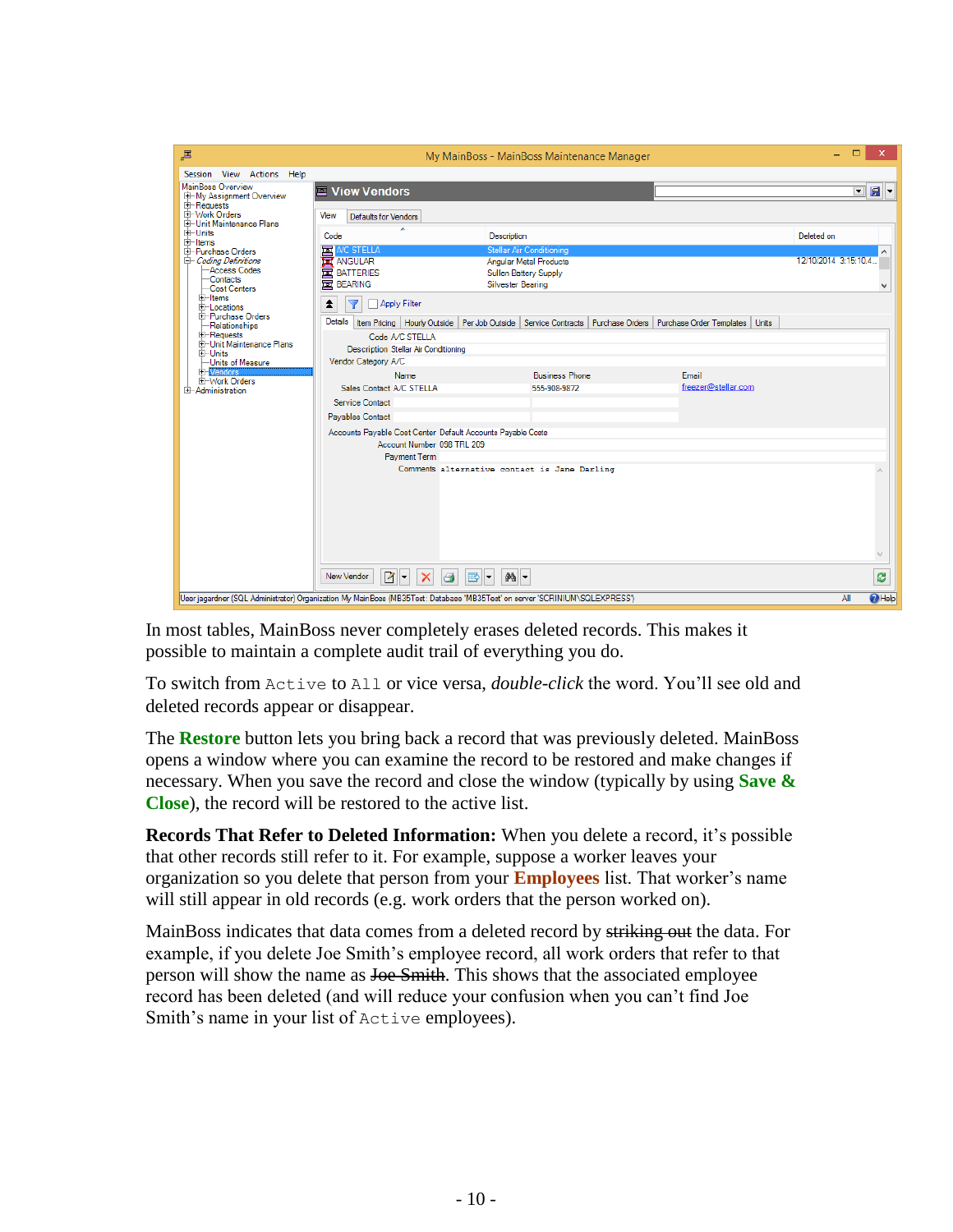## <span id="page-11-0"></span>*Table Filters*

A *table filter* tells MainBoss to display a subset of all the records that are in a particular table. In other words, it "filters out" records that you don't want to see.

For example, suppose you want to see which jobs are scheduled to begin today. You could set up a filter on the **Work Orders** table saying that you only want to see work orders whose "**Work Start Date**" is today. MainBoss would then filter out any work orders that started on some other day, so that the table viewer only displays work orders starting today.

As another example, suppose you only want to see information on units in your HVAC system. You could set up a filter on the **Units** table saying that you only want to see work orders whose "**System**" is HVAC. MainBoss would then filter out non-HVAC unit records, so that the table viewer only displays HVAC units.

You can specify a filter in any table viewer. To do so, click the filter set-up button beneath the table's list of records:

W

This opens a window similar to the one used to search for individual records. Use this window to specify which records you want to see. For example, suppose you're in the **Items** window and you specify

| 冊                       | <b>Edit Items Filter</b>                            | $\tilde{}$<br>- |  |
|-------------------------|-----------------------------------------------------|-----------------|--|
| Description             | Starts with<br>1B<br>$\overline{\phantom{a}}$<br>I. |                 |  |
| No additional condition |                                                     | $\cdot$         |  |
|                         | Disable Filter<br>Apply Filter<br>Close             |                 |  |

This indicates that you only want MainBoss to display item records whose "**Description**" field starts with the letter B. Once you enter this information, click the **Apply Filter** button. You'll see that the table viewer changes so that it only shows records that match what you've specified. If you **Close** the filter window, the table

remains filtered. To return to the table's usual state, click the button associated with the filter.

When you specify one condition, MainBoss gives you a new line where you can specify an additional condition. Each time you specify a condition, MainBoss gives you a new line for more.

If you specify multiple conditions, MainBoss only shows records that satisfy *all* the specified conditions. For example, suppose you're filtering the **Requests** table. One condition might specify that you only want to see requests on a particular unit. A second condition might specify that you only want to see requests with a particular priority code. MainBoss will then display all requests on that unit with the given priority code.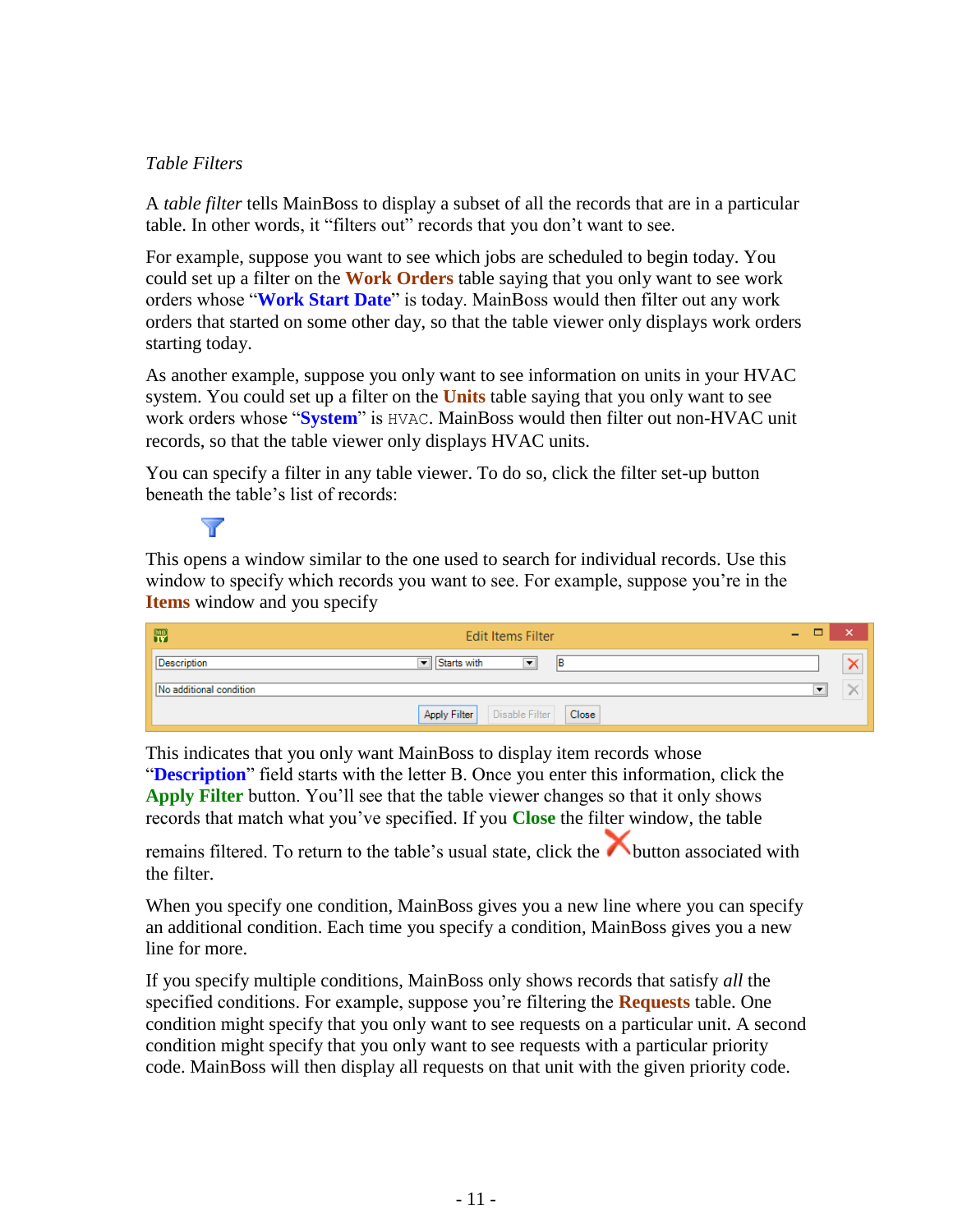The filter set-up window contains the following:

- Fields, filter conditions, values: Select the records to be displayed. You specify your selections in the same way that you specifying search conditions when searching for a particular record.
- **Apply Filter**: If you click this button, MainBoss immediately filters the table using the given criteria. Note that the table does not get filtered until you click this button.
- **Disable Filter:** If you click this button, MainBoss stops filtering the table—you see all the records you normally would.
- **Close**: Closes the window where you specify filters. If you have not clicked **Apply Filter**, MainBoss will *not* filter the table. Furthermore, MainBoss will not record any filter conditions you've specified—the next time you open the filter window, you'll start from scratch again.

On every table viewer, there is a checkbox labeled **Apply Filter**. If this box is blank, the table is unfiltered—you see everything you'd usually see. If you checkmark the box, the table will be filtered using the filter that is currently defined. By blanking or checkmarking the box, you can switch back and forth between filtered and unfiltered displays.

Some filters let you specify patterns rather than specific character strings. For example,

Description Matches Pattern .\*furnace.\*

corresponds to any Description which contains the string "furnace" anywhere. (The .\* pattern is a particularly useful one which stands for any string of zero or more characters.) Patterns are often called *regular expressions*, and MainBoss supports any regular expression as defined in the Microsoft .NET environment. For more information, see

<http://www.codeproject.com/KB/dotnet/regextutorial.aspx>

## <span id="page-12-0"></span>*Customized Table Settings*

Table viewers can be *customized*. The customization area is above the table, consisting of a drop-down list and a drop-down button:



A customized setting is name that stands for a particular set of table display options, especially filters (see *[Table Filters](#page-11-0)* on page [11\)](#page-11-0). For example, suppose your organization manages a lot of properties, but you yourself only work in Building A or Building B. You might create three customized settings for the **Units** table, named A, B, and A&B. If you choose the A setting, the **Units** table will only show you the units in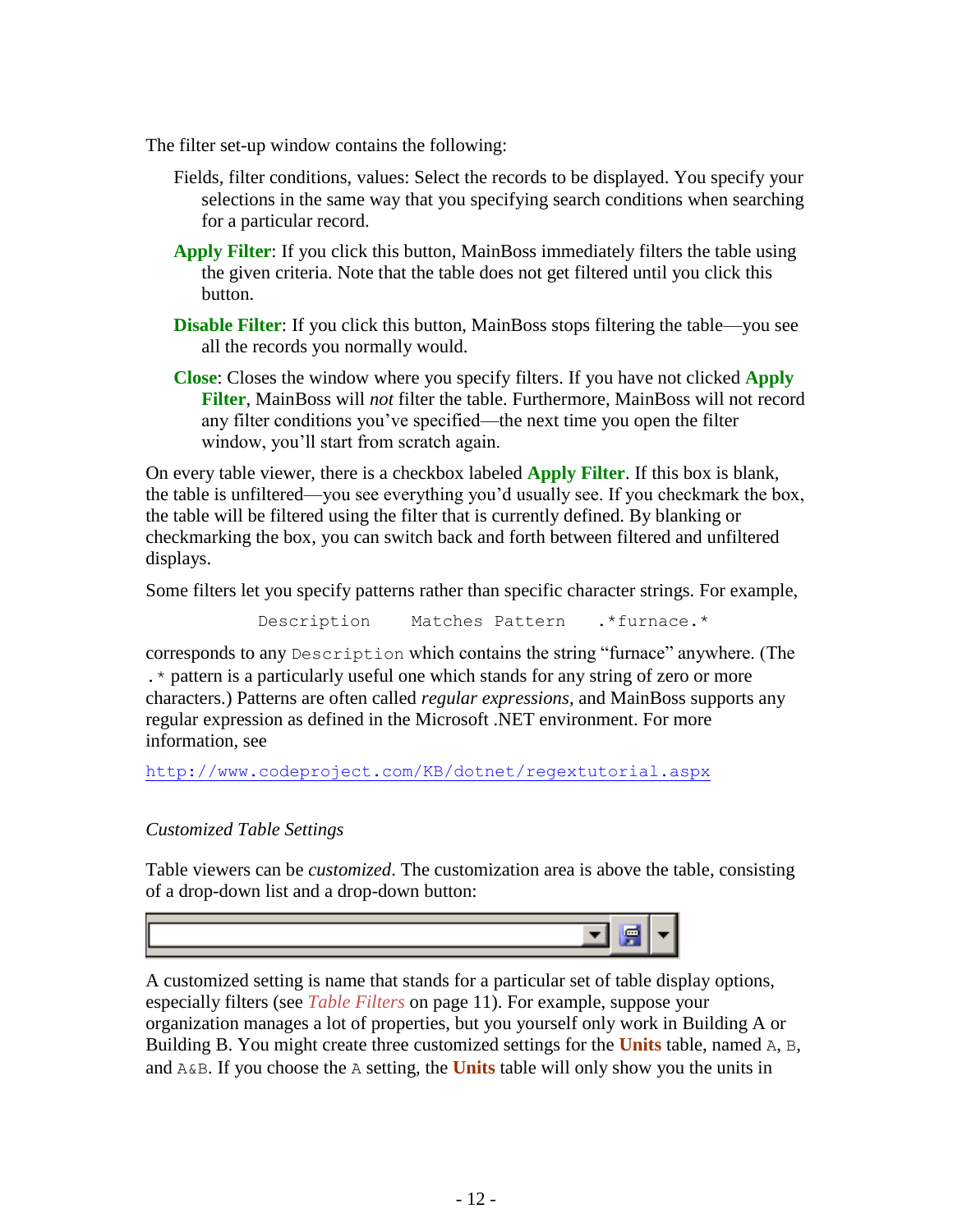Building A; similarly for the  $\overline{B}$  and  $A\&B$  settings. In this way, you only see the units that matter to you, not any units in other buildings.

**Note:** Settings that can be saved are indicated with blue lettering rather than black. For example, "**Apply Filter**" will appear in blue in table viewers, indicating that filter settings can be saved as a customized setting for the associated table.

To create a customized setting, you first set a filter that chooses only the records you want to see. For example, if you only want to see units in Building A, you could set a filter like

| 體                        | <b>Edit Units Filter</b>                | -                        | × |
|--------------------------|-----------------------------------------|--------------------------|---|
| Containing Location Path | Istarts with<br><b>Building A</b><br>▾  |                          |   |
| No additional condition  |                                         | $\overline{\phantom{a}}$ |   |
|                          | Disable Filter<br>Close<br>Apply Filter |                          |   |

You then click **Apply Filter** and then **Close**. You'll see that the table only shows the units whose containing location is Building A.

To give this table setting a name, click the drop-down arrow associated with the dropdown button in the customized setting area. In the resulting menu, click **Save As**. A window will appear letting you specify a name for the filter you've just set up:

| <b>New Settings</b>                                                                                                                                                                                                                                                                                                                                 |
|-----------------------------------------------------------------------------------------------------------------------------------------------------------------------------------------------------------------------------------------------------------------------------------------------------------------------------------------------------|
| Settings Name<br>£                                                                                                                                                                                                                                                                                                                                  |
| $\begin{picture}(150,10) \put(0,0){\line(1,0){15}} \put(15,0){\line(1,0){15}} \put(15,0){\line(1,0){15}} \put(15,0){\line(1,0){15}} \put(15,0){\line(1,0){15}} \put(15,0){\line(1,0){15}} \put(15,0){\line(1,0){15}} \put(15,0){\line(1,0){15}} \put(15,0){\line(1,0){15}} \put(15,0){\line(1,0){15}} \put(15,0){\line(1,0){15}} \put(15,0){\line($ |
| Save & Close<br>Close                                                                                                                                                                                                                                                                                                                               |
| Active <b>P</b> Help                                                                                                                                                                                                                                                                                                                                |

In "**Settings Name**", enter a name for this setting (e.g. A to stand for Building A).

The scope of your settings may be **Personal** or **Global**. If you choose **Global**, then all people using your MainBoss database will see the name of this customization in the drop-down list of possible customizations. (Only people with the Administration security role may create **Global** customizations.) If you choose **Personal**, this name will appear in your own list of possible customizations, but not in anyone else's.

**Note:** You may wish to create a number of standard global customizations that can be used by anyone in your organization. This is particularly helpful if some of your users aren't knowledgeable enough about MainBoss to create customizations of their own.

Click **Save & Close** to save your setting and close the window. Once you've done this, you'll see the name of the customization appear in the accompanying drop-down list. Anytime you come to this table, you can quickly apply the setting by selecting the name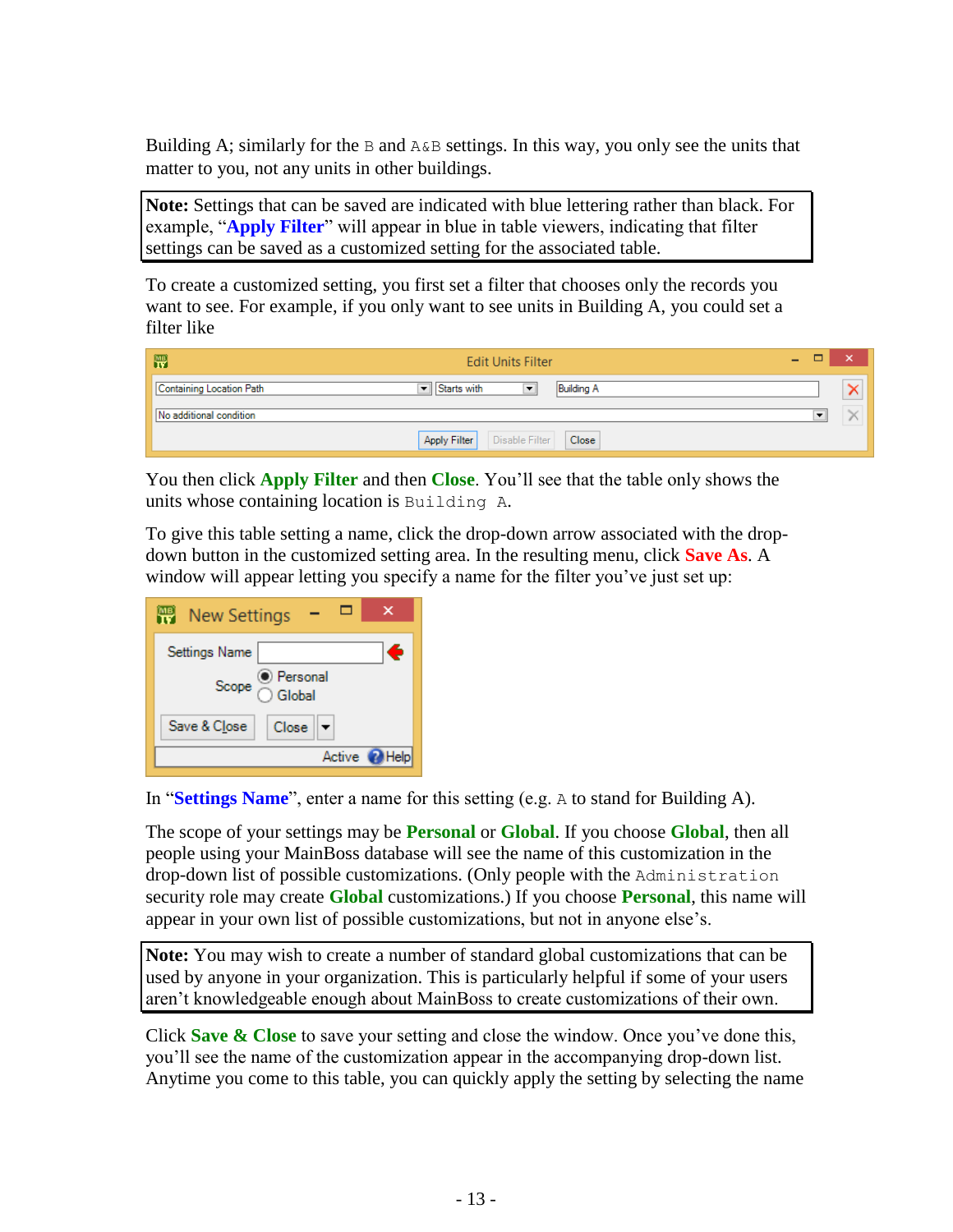from the list. Once you've chosen a customization, MainBoss uses it every time you come back to this window until either you quit MainBoss or you choose a different customization or filter.

The drop-down button for customizations contains the following choices:

- **Save**: Saves the current filter settings under an existing name. This is how you change the definition of an existing customization.
- **Save as**: Saves the current filter settings under a new name.
- **Delete**: Deletes the name that's currently selected in the customization drop-down list.
- **Set as Default**: Specifies that the selected customization should be treated as the default for this table. In this case, you don't have to select the customization whenever you start MainBoss, the customization is automatically applied. For example, if the default customization for your **Units** table only shows units in Building A, then the table is automatically filtered that way whenever you start MainBoss. You will never see units that are in other locations, unless you change the filter or choose a different customization.

**Note:** If you customize a form, it will no longer match the help files associated with the form. For example, if your customization leaves out certain fields, the help files will still describe those fields. This may confuse people who wonder why the help file doesn't match what they see on the screen.

## *Selecting Multiple Table Entries*

A table viewer lets you select multiple records from the table. To do this, you use the standard Windows conventions:

- If you hold down the **<Shift>** key, click on one record, then click on another, you will select both records and all the records in between.
- If you hold down the  $\langle$ Ctrl> key and click on a record, you select that record. If you hold down <**Ctrl>** and click a different record, you select that record and the first record stays selected. In this way, you can use **<Ctrl+Click>** to select any number of separate records.

After you select multiple records, you can perform the following operations:

: Deletes the selected records. A window will open to ask if you really want to delete those records.

 $\Box$ : Opens the first selected record in an editor window. This window offers you all the features available in a normal editor window for this type of record. In addition, it has a **Next** button; if you click **Next**, MainBoss closes the current window and opens one where you can edit the next record that you selected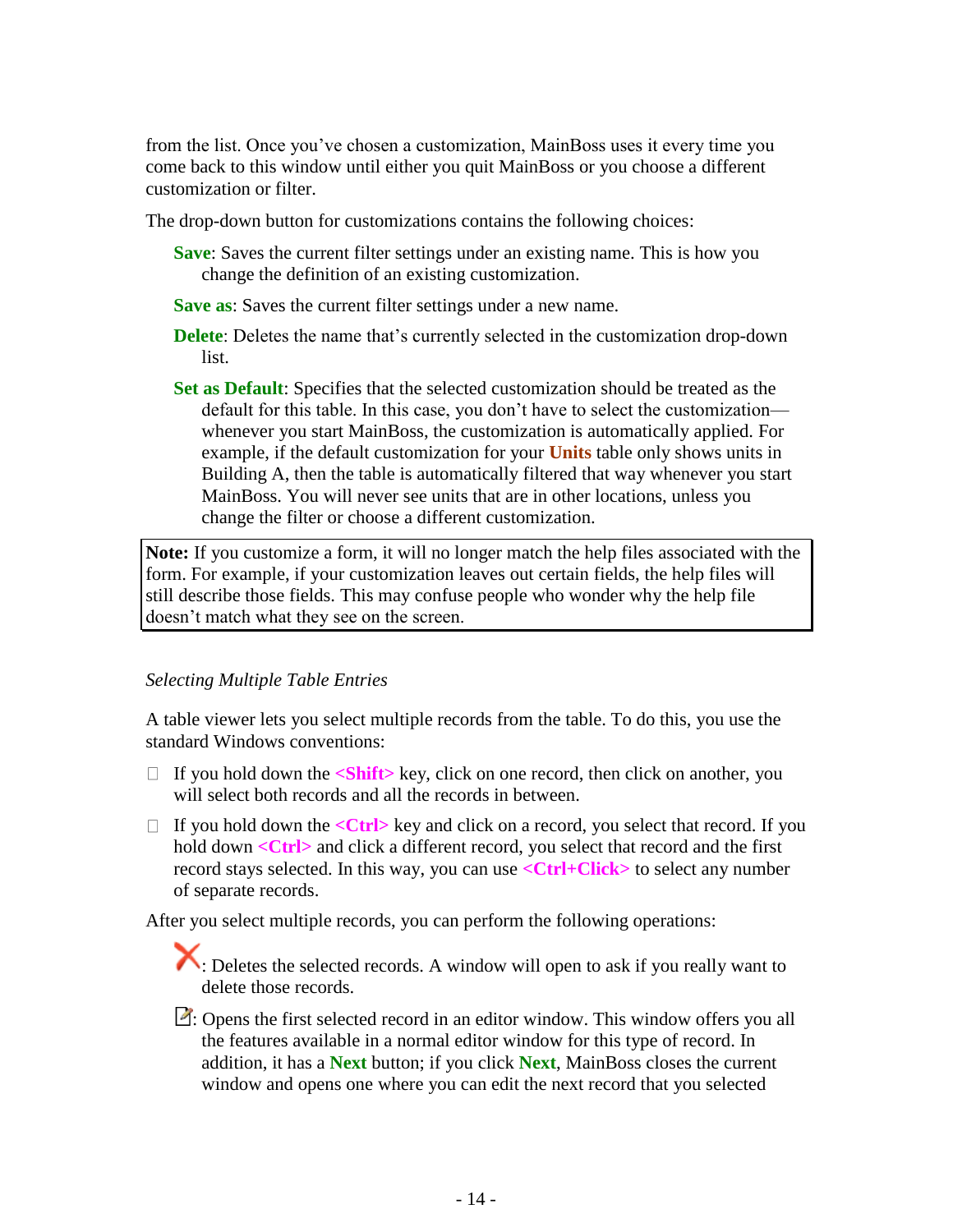from the table viewer. By repeatedly clicking **Next**, you can move through the records that you've selected, editing each one as you wish.

If you use the editor window to change the contents of a record, the **Next** button disappears until you click **Save** (to save your changes) or **Cancel** (to cancel the changes). You will not be able to go to the next record until you save or cancel your changes.

**Next** is a drop-down button with the following entries:

- **Previous**: Closes the current window and opens an editor window to edit the previous record from the list of selected records. By using **Next** and **Previous**, you can go forward and backward through the list of selected records.
- **Close**: Closes the current window and goes back to the table viewer. This says that you are finished using **Next** and **Previous** to edit the selected records.
- **Cancel**: Works like the usual **Cancel** button, canceling any changes you have made.
- : Works exactly like  $\Box$  except that you can only look at the contents of the selected records, not make changes. You can use **Next** and **Previous** buttons to go forward and backward through the list of selected records.
- **Restore**: Is only enabled if the records you have selected are all currently deleted. If so, MainBoss opens an editor window that works exactly like **1**. If you **Save** the current record, it will be restored. You can use **Next** and **Previous** to move forward and backward through the list of selected records.

**Right-Clicking:** When looking at a multi-selection list, you can right-click on the list to get a menu of useful actions that can be performed. For example, the menu gives you the option of checkmarking all the entries in the list or blanking them out. With long lists, we recommend that you click the "..." button to get a selection window, then rightclick on the list in the window to select the entries you want.

## **Editors**

An editor is a window where you can enter information. Most editor windows have a **Details** section where you can enter basic information; many editor windows have more sections for additional information.

 $\Box$  Mandatory fields are marked with a red arrow until they're filled in. You can't save the record until you specify values for those fields. (In the picture below, "**Subject**" and "**Unit**" are mandatory.)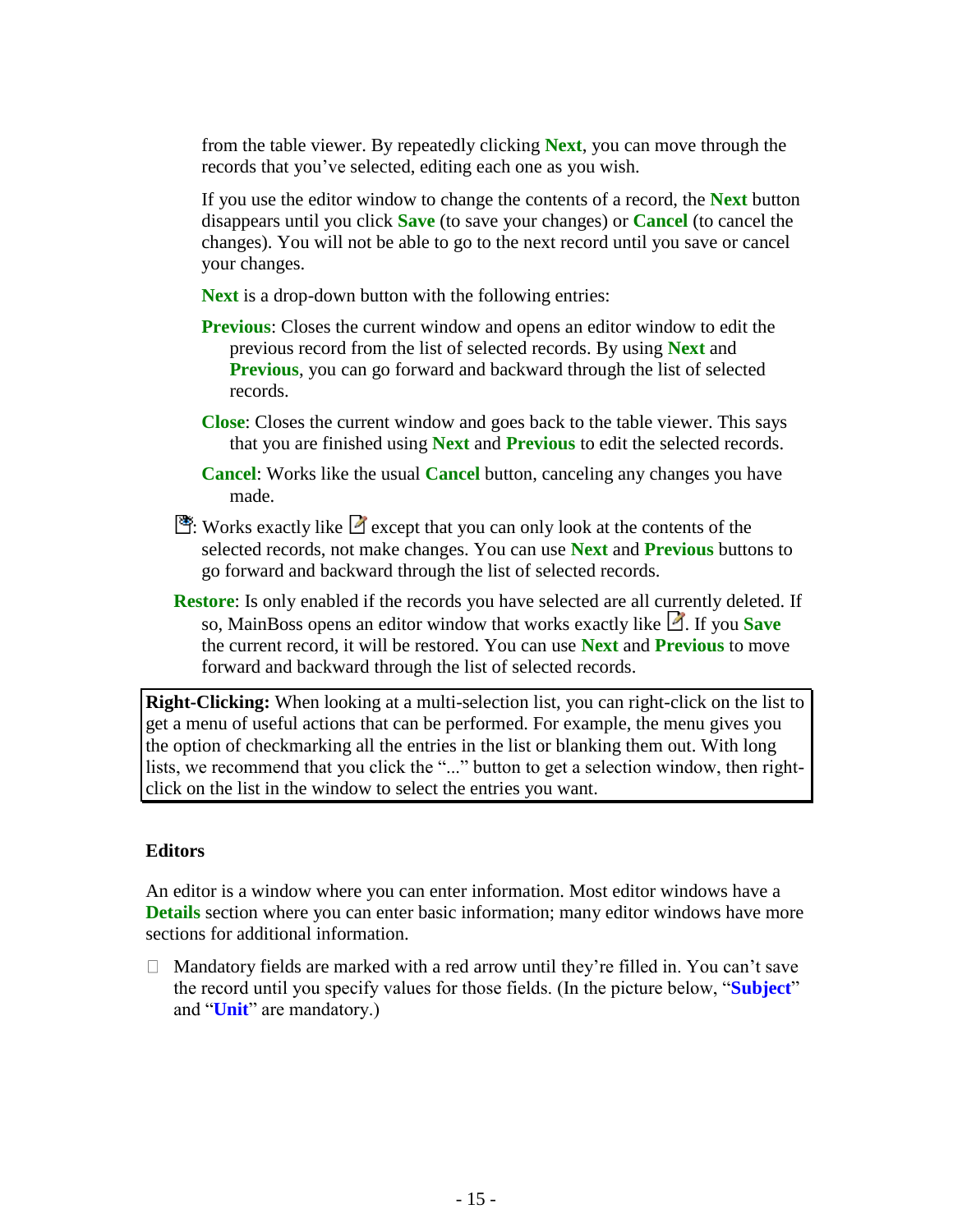| $\Theta_{\rm m}$ |                            |                                             |    |                                                    |                       | New Work Order                                           |                        |       |               |          | $\Box$<br>÷.             | ×                                                               |
|------------------|----------------------------|---------------------------------------------|----|----------------------------------------------------|-----------------------|----------------------------------------------------------|------------------------|-------|---------------|----------|--------------------------|-----------------------------------------------------------------|
| <b>Details</b>   |                            | Assignments   Service Contracts   Resources |    | Temporary Storage   Meters                         |                       | Purchase Orders   Chargebacks   Requests   State History |                        |       |               |          |                          |                                                                 |
| Number           |                            |                                             |    |                                                    |                       |                                                          |                        |       |               |          |                          | €                                                               |
| Subject          |                            |                                             |    |                                                    |                       |                                                          |                        |       |               |          |                          |                                                                 |
|                  | <b>Effective Date</b>      |                                             |    | <b>State</b>                                       |                       |                                                          |                        |       | <b>Status</b> |          |                          |                                                                 |
| Current          |                            |                                             |    |                                                    |                       |                                                          |                        |       |               |          |                          |                                                                 |
|                  | <b>PM Generation Batch</b> |                                             |    |                                                    |                       |                                                          |                        |       |               |          |                          | $\cdots$ $\blacktriangledown$                                   |
|                  | Name                       |                                             |    |                                                    | <b>Business Phone</b> |                                                          |                        | Email |               |          |                          |                                                                 |
| Requestor        |                            |                                             |    | $\overline{\mathbf{v}}$ or $\overline{\mathbf{v}}$ |                       |                                                          |                        |       |               |          |                          |                                                                 |
|                  | Unit                       |                                             |    |                                                    |                       |                                                          |                        |       |               |          | $\overline{\phantom{0}}$ | $-1$                                                            |
|                  |                            | Work Start Date Wednesday, October 14, 2015 |    |                                                    |                       |                                                          |                        |       |               |          |                          | $\blacktriangledown$                                            |
|                  |                            | Work End Date Wednesday, October 14, 2015   |    |                                                    |                       |                                                          |                        |       |               |          |                          | $\overline{\phantom{a}}$                                        |
|                  | Work Duration 1            |                                             |    |                                                    |                       |                                                          |                        |       |               |          |                          |                                                                 |
| Work Category    |                            |                                             |    |                                                    |                       |                                                          |                        |       |               |          | $\overline{\phantom{0}}$ | $\left\vert \cdots\right\vert \left\vert \mathbf{v}\right\vert$ |
|                  |                            | Use Access Code from Unit                   |    |                                                    |                       |                                                          |                        |       |               |          |                          |                                                                 |
|                  | Access Code                |                                             |    |                                                    |                       |                                                          |                        |       |               |          | $\overline{\phantom{0}}$ | $\cdots$ $\mathbf{v}$                                           |
|                  | Priority                   | Use Expense Model from Unit                 |    |                                                    |                       |                                                          |                        |       |               |          | $\overline{\phantom{a}}$ | $\cdots$ $\blacktriangledown$                                   |
| Expense Model    |                            | Default Expense Model                       |    |                                                    |                       | Default Expense Model                                    |                        |       |               |          | $\overline{\phantom{0}}$ | $\cdots$ $\mathbf{v}$                                           |
|                  | Project                    |                                             |    |                                                    |                       |                                                          |                        |       |               |          | $\overline{\phantom{0}}$ | $\cdots$                                                        |
|                  | <b>Description</b>         |                                             |    |                                                    |                       |                                                          |                        |       |               |          |                          | $\wedge$                                                        |
|                  |                            |                                             |    |                                                    |                       |                                                          |                        |       |               |          |                          |                                                                 |
|                  |                            |                                             |    |                                                    |                       |                                                          |                        |       |               |          |                          | u                                                               |
|                  | Comments                   |                                             |    |                                                    |                       |                                                          |                        |       |               |          |                          | i.                                                              |
|                  | Downtime                   |                                             |    |                                                    |                       |                                                          |                        |       |               |          |                          |                                                                 |
|                  | Close Code                 |                                             |    |                                                    |                       |                                                          |                        |       |               |          | $\overline{\phantom{a}}$ | $\overline{}$ $\overline{.}$                                    |
|                  |                            | Select for Printing                         |    |                                                    |                       |                                                          |                        |       |               |          |                          |                                                                 |
| Save & New       |                            | Save & Print<br>$S$ ave                     | ∣▼ | Save & Close<br>Open<br>▾                          |                       | Cancel $\  \bullet$                                      | Add Work Order Comment |       |               |          |                          |                                                                 |
|                  |                            |                                             |    |                                                    |                       |                                                          |                        |       |               | 回圆<br>∣▼ |                          | Active <b>P</b> Help                                            |

- Read-only fields can't be changed. They can be recognized because they are *not* surrounded by a black border line. In the picture above, several fields are read-only. For example, the fields in the "**Current**" line and "**Business Phone**" are all readonly.
- $\Box$  Some fields can only be edited at certain times. For example, some fields on a purchase order can't be changed once the purchase order is issued—issuing the purchase order implies that the purchase order is ready to be sent to the supplier, at which point, some information is considered "unchangeable". (Actually, some information *can* be changed, but you have to withdraw the purchase order before you're allowed to make the change.)

MainBoss also prevents you from changing information that has already generated accounting records—for the sake of security, accounting records can't be changed or deleted. For example, when you record the use of materials in connection with a work order, MainBoss generates accounting records indicating the cost of those materials. You can't directly edit this information once the accounting records have been written; if necessary, you must create a *correction*, which will generate a *new* accounting record to correct any mistakes in an old one.

As shown above, editor windows have several buttons containing the word **Save**:

**Save**: Just saves information you've entered.

**Save & Close**: Saves the information and closes the window.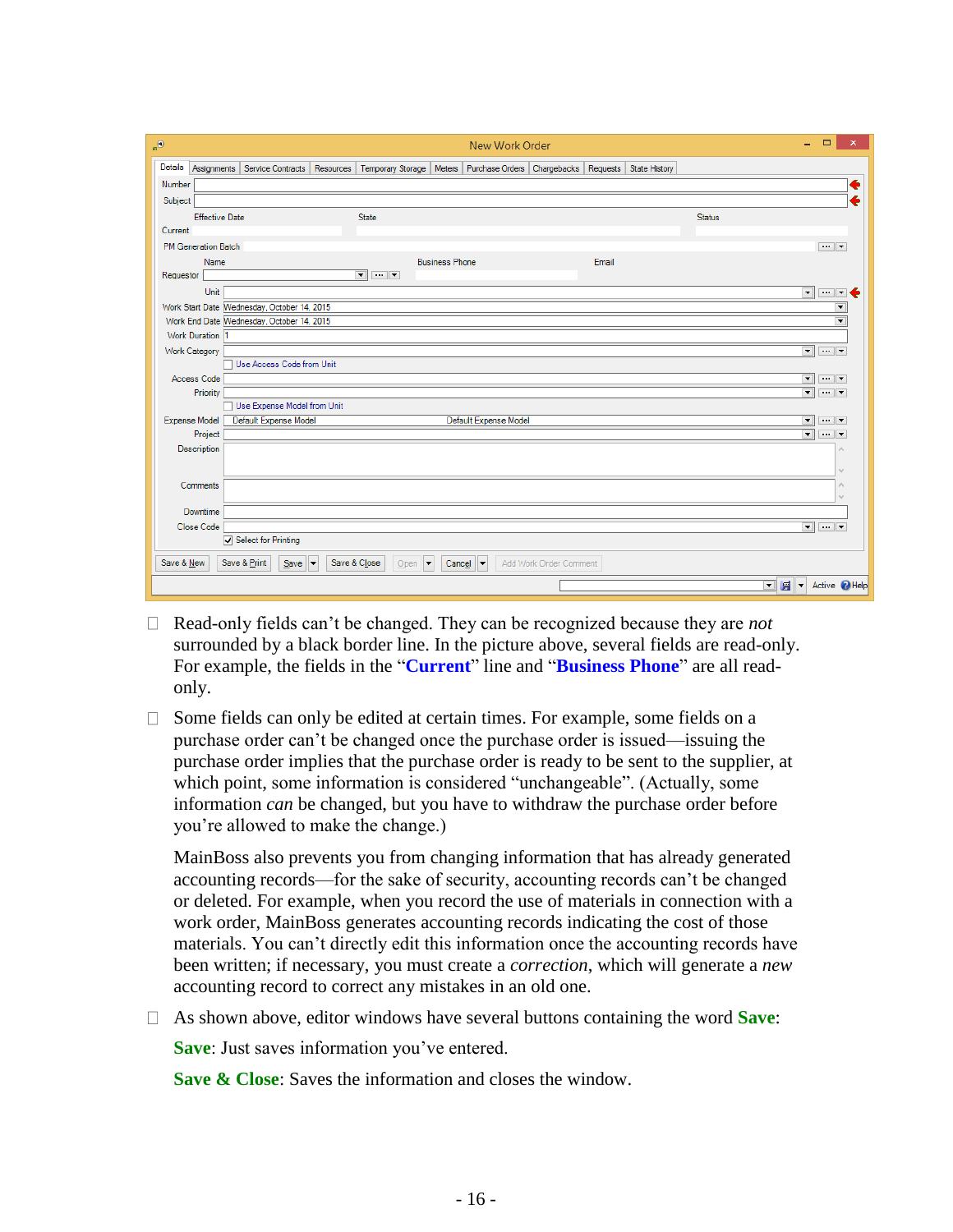- **Save & New:** Saves the information and starts a new record. This lets you create one record after another; for example, if you're recording contact information for people, you can **Save & New** after each person, which saves what you've just entered and starts a record for someone else. (Fields in the new record are initialized with default values as set in the **Defaults** section of the appropriate table viewer.)
- **Save & Print**: Saves the information and opens a window that will let you print the record you've just created.

**General Tip:** When you're filling out a record, if you don't know what value a field should have, leave it blank. Filling in dubious values will cause confusion; finding values that need to be changed can be difficult. If MainBoss really needs a field to be filled in, it uses the red arrow to mark the field as mandatory.

*Drop-Down Lists (Pickers)*

Editor windows often specify information using *drop-down lists*, also known as *pickers*. For example, the "**Requestor**" field in a work request editor is a drop-down list:

▼▏…┆▼▏

Requestor

As shown above, a drop-down list ends with three symbols:

 $\Box$  The left-most arrow displays a list of available values for the field. In the case of **"Requestor**" this will be a list of the people whom you've authorized to submit work requests.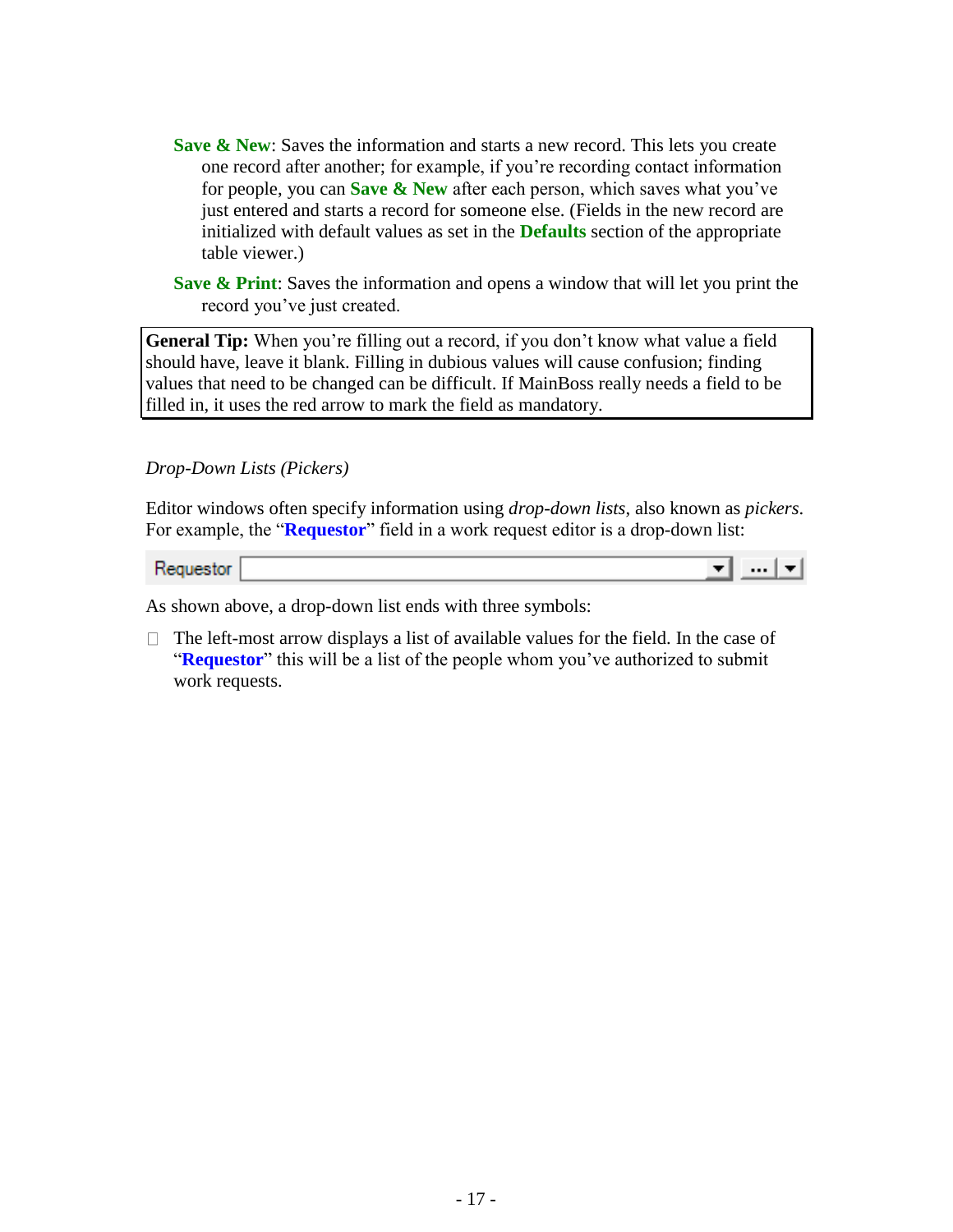| Requestor |                       |                       |  |
|-----------|-----------------------|-----------------------|--|
|           | Name                  | <b>Business Phone</b> |  |
|           | Alex Miraculacci      | 555-839-0289          |  |
|           | <b>Allison Matrix</b> | 555-098-9872          |  |
|           | <b>Andrew Alberts</b> | 555-972-9873          |  |
|           | Coach Charlie         | 555-783-9872          |  |
|           | <b>Floyd Pump</b>     | 555-893-9830          |  |
|           | Gary Neller           | 555-783-9723          |  |
|           | George Jasper         | 555-039-9087          |  |
|           | Henry Tallboat        | 555-987-9723          |  |
|           | <b>Holly Happy</b>    | 555-902-8723          |  |
|           | Jackie James          | 555-098-2789          |  |
|           | Jackie Newlywed       | 555-892-9728          |  |
|           | Jane Leighbold        | 555-789-9872          |  |
|           | Janice Freidelburg    | 555-980-9873          |  |
|           | Jean Martin           |                       |  |
|           | John Livingston       | 555-238-9872          |  |
|           | Jonny Spot            | 555-893-9872          |  |
|           | Karen Krystal         | 555-972-9287          |  |
|           | Marylee Chef          |                       |  |
|           | Mike Mitchell         | 555-890-9728          |  |
|           | Nancy-Jean Beltree    | 555-897-2987          |  |

 $\Box$  The "..." opens a window showing the complete table. For example, if you click the "..." for "**Requestor**", you get the **Requestors** table. Click an entry in the table, then click **Select** to fill in the original field.

| 需                                                                                                                                           | Select Requestor                                                                                             | $\Box$<br>-                                          | $\boldsymbol{\mathsf{x}}$ |
|---------------------------------------------------------------------------------------------------------------------------------------------|--------------------------------------------------------------------------------------------------------------|------------------------------------------------------|---------------------------|
| A<br>Contact                                                                                                                                | <b>Contact Business Phone</b>                                                                                | Contact Mobile Phone                                 |                           |
| Alex Miraculacci<br><b>Allison Matrix</b><br>Andrew Alberts<br><b>Coach Charlie</b><br>Floyd J. Pump<br><b>Gary Neller</b><br>George Jasper | 555-839-0289<br>555-098-9872<br>555-972-9873<br>555-783-9872<br>555-893-9830<br>555-783-9723<br>555-039-9087 | 555-835-5411                                         | ́                         |
| Henry Tallboat<br>Holly Happy<br><b>Iankie Iamee</b>                                                                                        | 555-987-9723<br>555-902-8723<br><b>EEE 098.2789</b>                                                          | 555-902-4511                                         | $\checkmark$              |
| <b>Apply Filter</b><br>Ŧ                                                                                                                    |                                                                                                              |                                                      |                           |
| Ø<br>B<br>4<br>New Requestor<br>▾<br>∣▼                                                                                                     | 当→<br>ස<br>Select<br>Clear                                                                                   |                                                      | Cancel                    |
|                                                                                                                                             |                                                                                                              | 層<br>Active 2 Help<br>$\overline{\phantom{a}}$<br>∣▼ |                           |

 $\Box$  The right-most arrow of the drop-down list opens a menu that gives you a number of options. For example, if you click this arrow for the "**Requestor**" field, you'll see the following: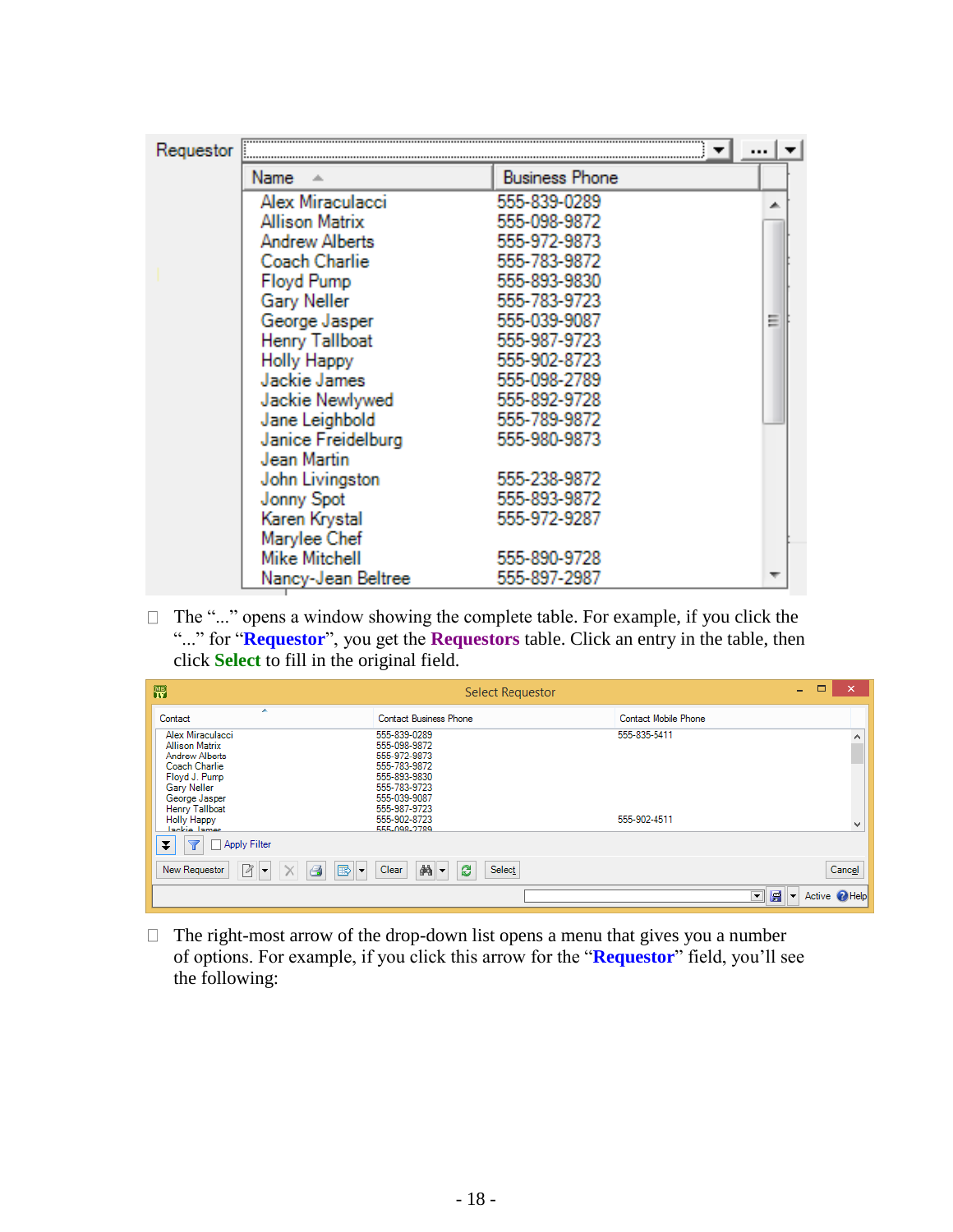|           | Name                            |                         | <b>Business Phon</b>           |  |
|-----------|---------------------------------|-------------------------|--------------------------------|--|
| Requestor |                                 |                         | $\frac{1}{2}$ $\frac{1}{2}$    |  |
|           | Unit                            |                         | Browse                         |  |
|           | Work Start Date January-09-2015 |                         | New Requestor<br><b>Aredit</b> |  |
|           | Work End Date January-09-2015   |                         | 率view                          |  |
|           | <b>Duration</b>                 |                         | <b>TXExport</b>                |  |
|           | <b>Work Category</b>            |                         | <b>Filmport</b>                |  |
|           |                                 | Use access code from ur | Save XML Schema                |  |
|           | Access Code                     |                         | Clear                          |  |

**Browse** lets you look at the existing **Requestors** table, just like the "..." button. **New Requestor** lets you create a new requestor record; if you do this, the requestor will be filled into the original "**Requestor**" field once you save and close the new record. This makes it easy to create new records as needed if you don't already have an appropriate record. **Edit** lets you edit the selected requestor record, while **View** lets you look at the record (but not change it). **Export**, **Import**, and **Save XML Schema** are related to importing and exporting data; for more information, see the MainBoss Configuration guide. **Clear** deletes the current contents of the field (if any).

# *Multi-Select Features*

A *multi-select drop-down list* lets you select more than one entry from the list. Such lists are designated with a "double-image" drop-down button:



When you click the button, MainBoss opens a window where you can select elements from the list. To select more than one list element, you use the standard Windows methods of selection:

- $\Box$  You can drag the cursor along a section of the list; this selects all the elements you drag the cursor across
- □ You can hold down the <**Ctrl**> key and click individual elements; this selects each of the elements you click
- □ You can hold down the <**Shift**> key and click any two elements; this selects the elements you clicked, plus all the elements between them

When you select multiple elements in a list, the result depends on the context. If, for example, you're in the **Assignees** section of a work order and you select multiple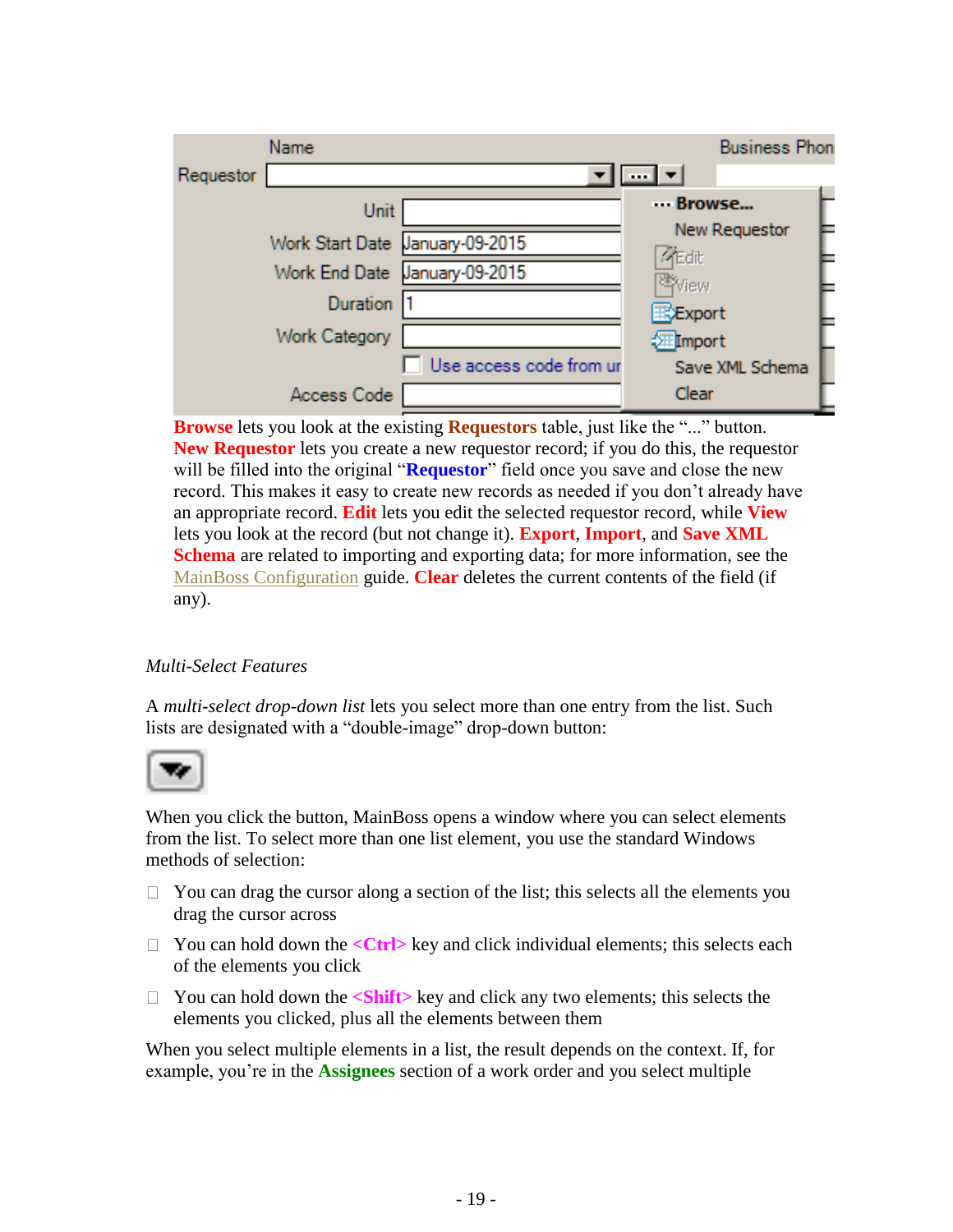assignees, all the people you select will be assigned to the work order. If you're in the **Security Roles** section of a user record, the user will be given all the security roles that you select.

**Right-Clicking:** When looking at a multi-selection list, you can right-click on the list to get a menu of useful actions that can be performed. For example, the menu gives you the option of checkmarking all the entries in the list or blanking them out. With long lists, we recommend that you click the "..." button to get a selection window, then rightclick on the list in the window to select the entries you want.

## *Errors*

MainBoss puts a marker beside data fields that contain invalid data. The error marker is a red circle containing a white exclamation point. This is shown below, where the "**Effective Date**" field should contain a date, but instead contains meaningless text:

| $\alpha$                     | New Item Pricing                              | ×                                                    |
|------------------------------|-----------------------------------------------|------------------------------------------------------|
| Effective Date aaa           |                                               | $\mathbf{F}$ (                                       |
| Item $\odot$ 100W            | <b>LIGHT</b>                                  | $\cdots$ $\mathbf{v}$                                |
| Vendor                       |                                               | ┉∣┙♦<br>$\overline{\mathbf{v}}$                      |
| Quantity                     | <b>Unit Cost</b>                              | Cost                                                 |
| Quoted Pricing               | ٥                                             | €                                                    |
| Order Line Text              |                                               |                                                      |
| Save & New<br>$S$ ave $   -$ | Save & Close<br>$Cance$ $\blacktriangleright$ |                                                      |
|                              |                                               | Active 2 Help<br>層<br>▼∥<br>$\overline{\phantom{a}}$ |

If you try to save a record when it contains an invalid field, MainBoss will display an error message and won't save the record.

To find out why a data value is invalid, move your cursor to the error marker. MainBoss will display a tooltip with a message explaining why the current value can't be accepted. This is shown below: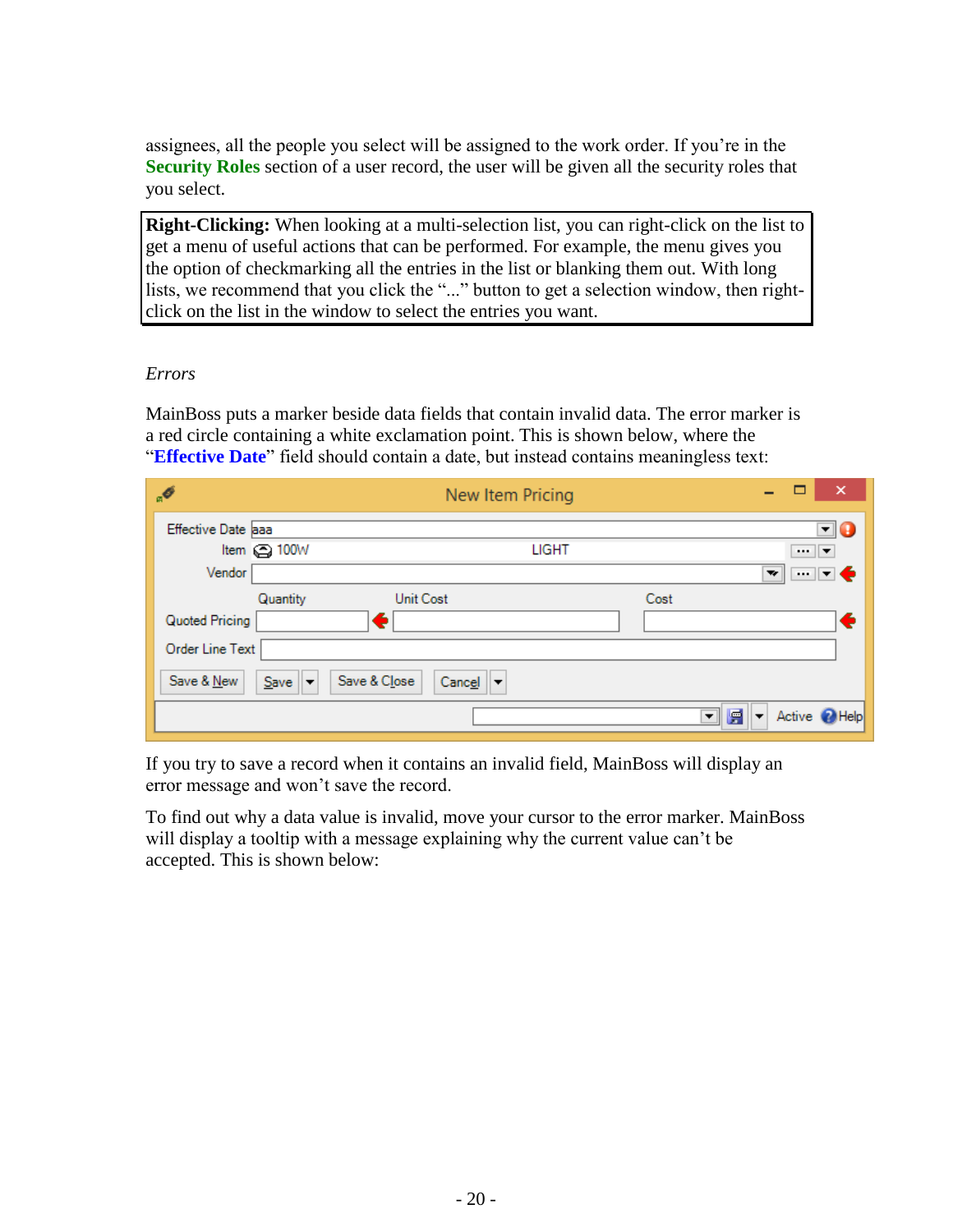| .Ø                 | New Item Pricing            |                        |              | ÷                                  | о<br>$\boldsymbol{\mathsf{x}}$ |                                        |
|--------------------|-----------------------------|------------------------|--------------|------------------------------------|--------------------------------|----------------------------------------|
| Effective Date aaa |                             |                        |              |                                    | $\Box$ 0                       |                                        |
|                    | Item $\odot$ 100W           |                        | <b>LIGHT</b> |                                    | $\cdots$ $\blacktriangledown$  |                                        |
| Vendor             |                             |                        |              | $\overline{\mathbf{v}}$            | $\overline{\mathbf{u}}$        | The date is not in a recognized format |
|                    | Quantity                    | <b>Unit Cost</b>       | Cost         |                                    |                                |                                        |
| Quoted Pricing     |                             |                        |              |                                    |                                |                                        |
| Order Line Text    |                             |                        |              |                                    |                                |                                        |
| Save & New         | $Save$ $\blacktriangledown$ | Save & Close<br>Cancel |              |                                    |                                |                                        |
|                    |                             |                        |              | 層<br>┳<br>$\overline{\phantom{a}}$ | Active <b>PHelp</b>            |                                        |

#### *Interrelated Records*

MainBoss records are often linked to each other. For example, the unit record describing a furnace might have a link to a service contract record for that furnace. This link serves the same purpose as a link on a web page: it's a pointer that MainBoss can follow in order to find related information.

If record A links to record B, record B often links back to record A. For example, just as a unit record can link to a service contract, each service contract record has links to all the units covered by the contract. This makes it possible for MainBoss to go from units to service contracts and vice versa.

Now suppose you're creating a new unit record and you go to the **Service Contracts** section. If you haven't yet saved the unit record, you'll see that the **New Service Contract** button in the **Service Contracts** section is disabled. Why? Because the unit record doesn't exist until you save it. If you tried to create a new service contract record before the unit record was saved, there'd be nothing to link the service contract back to.

For this reason, **New Service Contract** stays disabled until you save the unit record. After that, **New Service Contract** is enabled and you can use it to create a new service contract.

Note that if you hold the cursor on a disabled **New** button, a tooltip will explain the situation.

If this seems confusing, just remember this rule: **If you're in the middle of creating a new record, MainBoss may not let you create a connected record until you save the first record.**

If you find that a **New** button is deactivated, saving the current record will usually activate the button.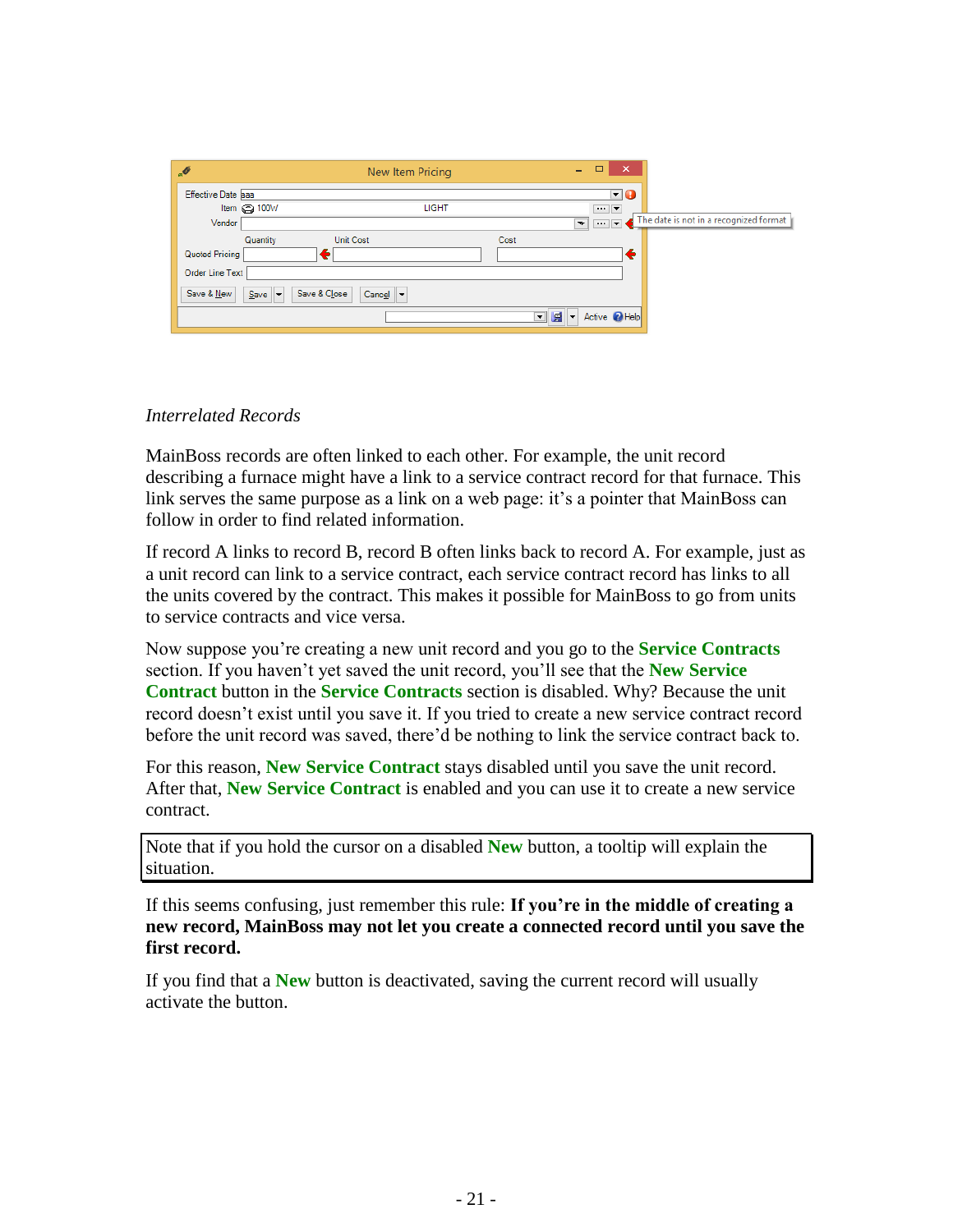#### *Corrections*

Some editors have a **Correct** button. **Correct** is used to make corrections to information that has already generated accounting transactions (e.g. records of actual costs on work orders). To maintain an accurate audit trail, MainBoss doesn't let you change or delete existing accounting records. Instead, you have to create *correction* records which add or subtract from previous monetary values.

On a similar principle, *physical count* records resulting from taking inventory can't have their numbers altered once the record is saved. Instead, you have to *void* (cancel) a physical count, then record a new count. Again, the point is to prevent significant information from being completely discarded—you always leave an audit trail.

#### **Reports**

Reports can display and analyze your maintenance information. Many sections in the control panel have subsections that offer reports; for example, **Work Orders** | **Reports** offers you a number of reports dealing with work orders.

When you choose the control panel entry for a report, you get a window that lets you specify options for the report:

| 閇<br><b>Vendors</b>                                                 |                               |  | ×    |  |  |  |  |  |
|---------------------------------------------------------------------|-------------------------------|--|------|--|--|--|--|--|
| Grouping Sorting<br>Field Selection   Advanced   Preview<br>Filters |                               |  |      |  |  |  |  |  |
| $\sqrt{}$ Show summary footer for the overall report                |                               |  |      |  |  |  |  |  |
| 勁<br>ධ<br>No Grouping<br>$\blacktriangledown$                       |                               |  |      |  |  |  |  |  |
|                                                                     |                               |  |      |  |  |  |  |  |
|                                                                     |                               |  |      |  |  |  |  |  |
|                                                                     |                               |  |      |  |  |  |  |  |
|                                                                     |                               |  |      |  |  |  |  |  |
| e<br><b>Export Data</b><br>Cancel<br>Close                          |                               |  |      |  |  |  |  |  |
|                                                                     | 匾<br>$\overline{\phantom{a}}$ |  | Help |  |  |  |  |  |

## *Report Sections*

The window associated with a report organizes options into sections.

**Grouping** and **Sorting**: Let you control how the report is organized. For example, suppose you're printing information on work orders. The **Grouping** options will divide the report into sections. For example, you might group your work orders by the location where the work will take place. Inside each group, you can specify subgroups if you wish.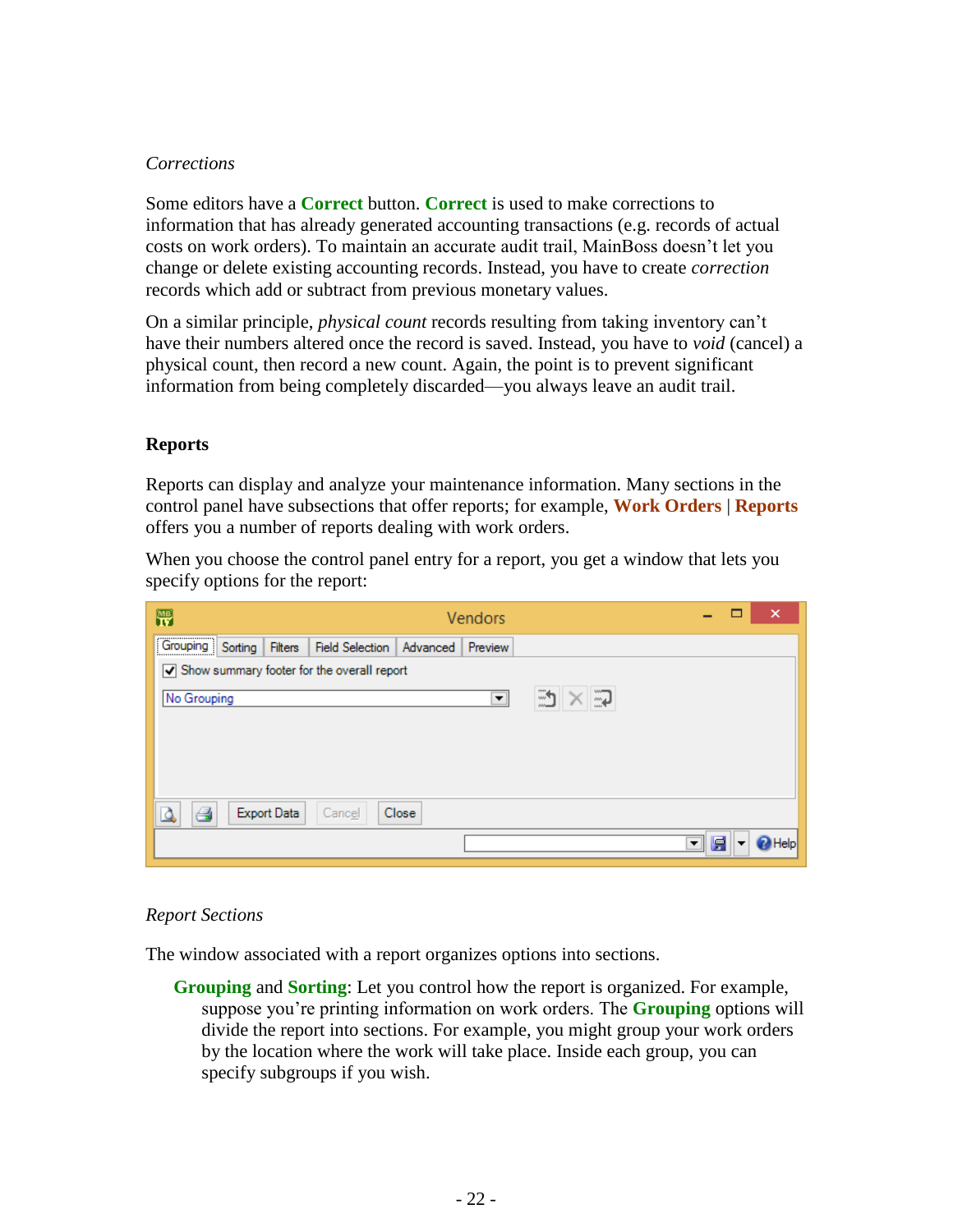The **Sorting** options tell how to sort records each each group and subgroup. For example, if you are grouping work orders by location, you might sort each group section by the date the work orders are supposed to begin. You can specify additional sorting options as well. For example, if you are sorting group sections by starting date, within each such date, you might choose to sort by expected duration; in this way, shorter jobs would be listed before longer ones.

For both **Grouping** and **Sorting**, you can specify either ascending or descending order. For example, if you sort records by date, you can go from earliest to latest or vice versa.

Each grouping/sorting option is followed by three buttons:



These let you change the position of the option within the list of options or delete the option entirely.

*Grouping* options break a report into sections. Each section has headings to indicate the start of the section, and may have footers as well. If a section has more than five entries, the total number of entries will be shown in parentheses after the group heading. *Sorting* options sort information within each section; they do not result in headings.

When appropriate, a group section may end with sums and averages. For example, in a report on work orders, a group may end with the total cost of the work orders in the group, plus the average cost per work order. A report on work order downtime might show total and average downtime.

If a particular group has no elements, the group will not appear in the report. For example, suppose you're printing information about inventory items, grouped by item category. If a particular category has no items in it, that category will be omitted from the report.

- **Filters**: A *report filter* lets you select which records you do and don't want in the report. For example, you might want to restrict a report about units to units in a particular category or range of unit IDs. Filter sections let you specify such restrictions.
- **Field Selection**: Lets you specify what information should be included in the report. The section lists all the pieces of information that *may* be included in the report. Each possibility has a checkbox beside it; if you checkmark the checkbox, the information will appear in the report. Otherwise, it won't.

The first time you go to a print window during a MainBoss session, a default set of checkboxes will be checkmarked. If you change any of these, MainBoss will remember your changes throughout the rest of the session. However, when you quit MainBoss, everything gets set back to the defaults.

For some reports, the **Field Selection** window may have special checkboxes.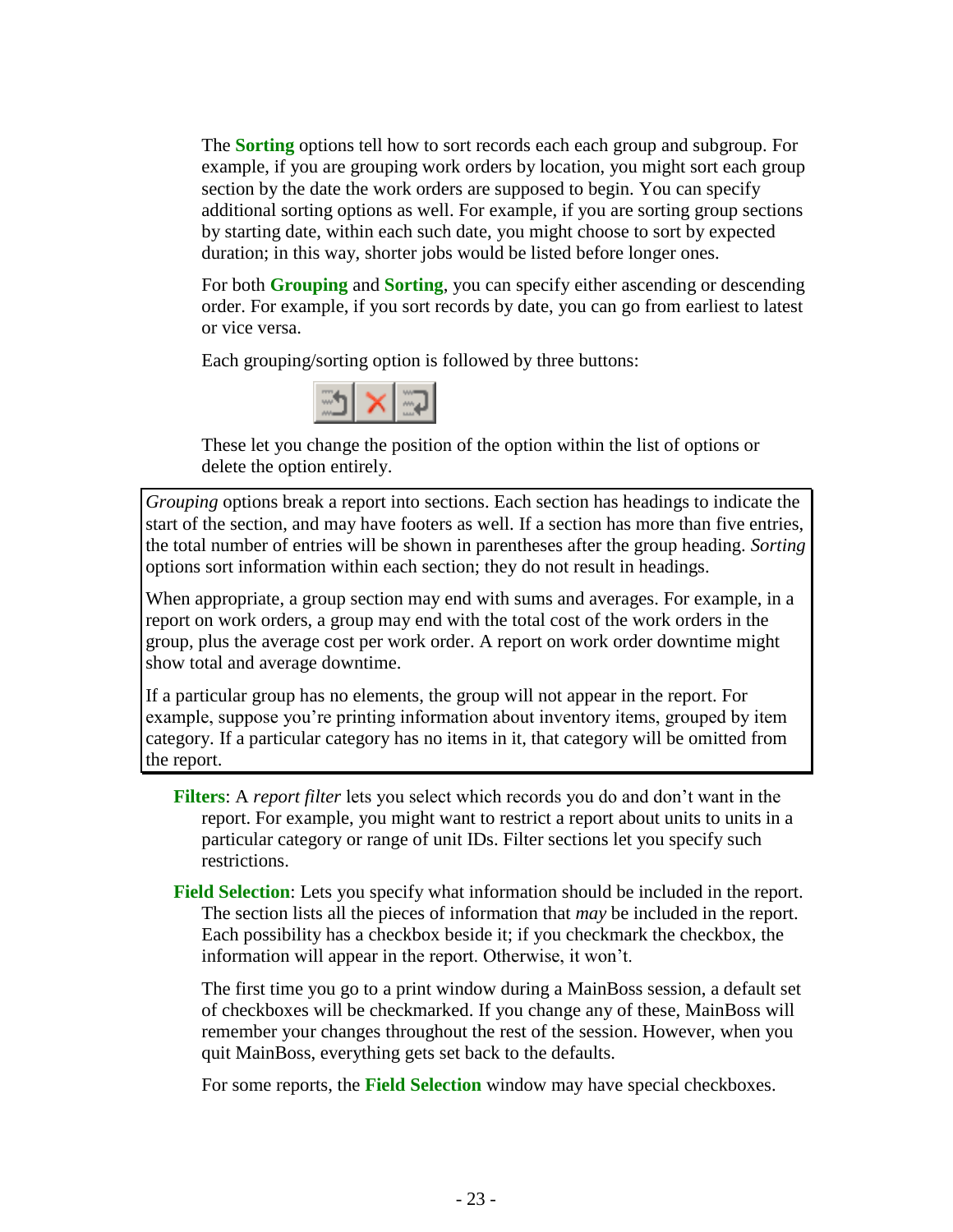For example, some reports have a **Suppress Costs** checkbox; if you checkmark this checkbox, any money amounts that would otherwise be printed will be omitted from the report. (You will not be allowed to use **Suppress Costs** unless you have the Accounting security role.)

Some print windows will have a number of checkboxes at the bottom of the page under the heading **Show Child Records**. These checkboxes let you choose extra optional information that may be included in the report.

The columns in a report are made wider or narrower, depending on how many pieces of information you've asked for. Asking for many different data fields will shrink the width of each column and may make the report difficult to read. Printing a report in landscape format rather than portrait may improve readability. Another option is to export the report to Microsoft Excel; if you do that, you can avoid the problems that arise from trying to cram a lot of information onto a limited piece of paper. One other solution is to use the "**Report width in pages**" option discussed below.

**Advanced**: Lets you specify a title for the report when it is printed, the fonts to be used, and additional information.

In some reports, **Advanced** options let you obtain *summaries*. A summary typically gives totals and sub-totals of monetary amounts for the groups and subgroups of the report. In some cases, the summary may also give you averages (e.g. the average lifespan of a particular kind of equipment). If you do not specify **Grouping** section options, summaries may not give you much information.

**Report width in pages**: By default, reports are one page wide (where the page width is dictated by your current printer settings). If a report contains many fields, you can set the value of this field to a number higher than 1; for example, if you set the field to 2, each line in the report will be two pages wide. This allows more space for the information you want to see.

When a report is more than one page wide, the effects vary depending on whether you look at the report on your monitor screen or whether you actually print it out. In a screen preview, you can simply use the usual scroll bars to look at lines that are too wide to fit on the screen. In a printed report, each line of the report will be the given number of pages wide. For example, if the report width is 2 pages, each line will be two printed pages wide. You could then tape pages together to get a more readable report.

In general, "**Report width in pages**" should be set to 1, unless you actually need wider lines. If you specify a large page-width when you don't need it, the report will look worse than if you use the default width. In addition, a large page-width is likely inappropriate when you're printing single work orders for workers or purchase orders for vendors—the results will probably be harder to read than the default format.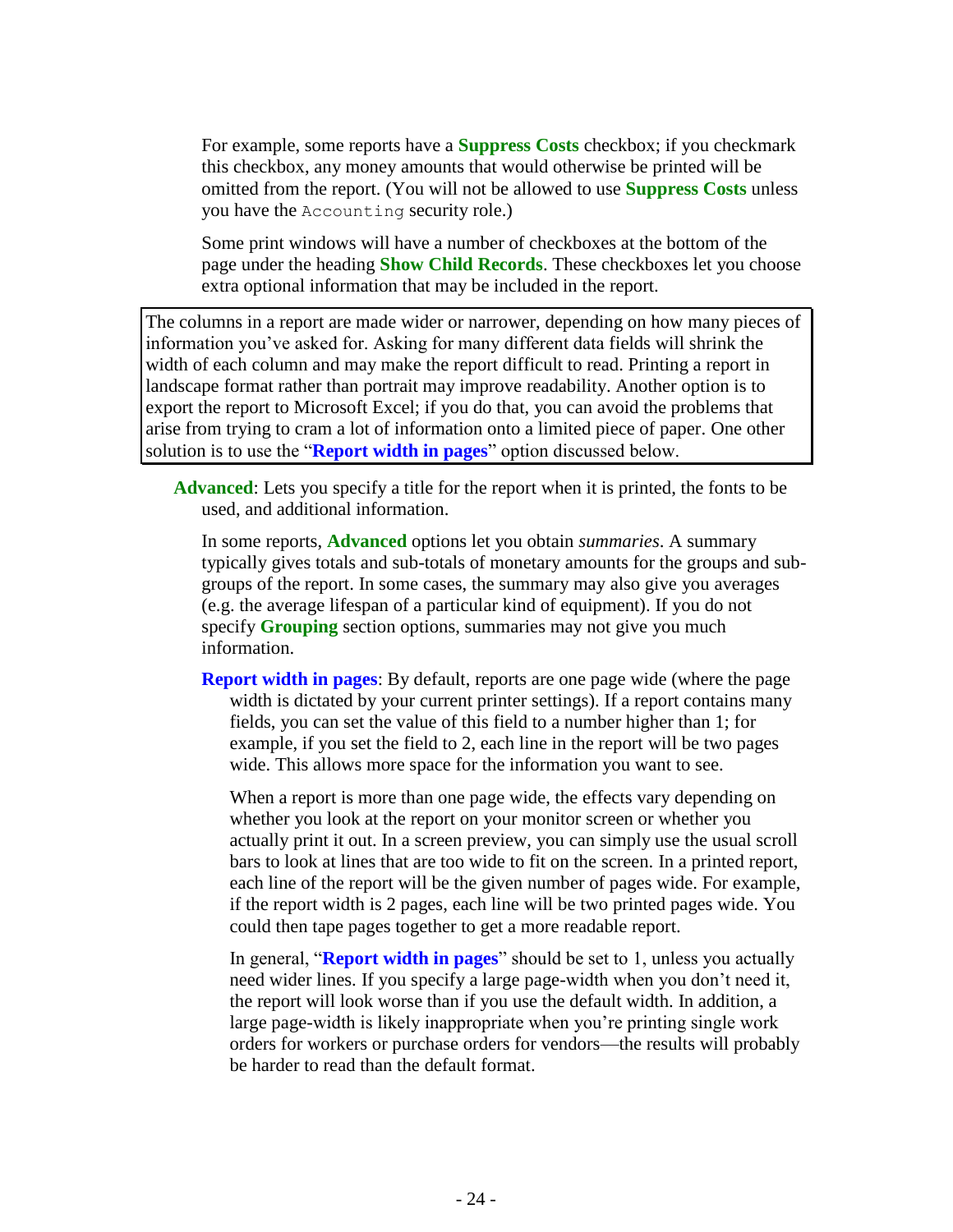**Preview**: Displays a preview of the report—a version of what you'd see if you actually printed the report on paper. Preparing such a preview may take some time, since MainBoss may have to process a lot of data; therefore, you might have to wait while MainBoss creates the preview.

The **Preview** section has buttons that let you specify which printer you want to use, the size of page margins, and other printing details. Another button lets you export data from the report (e.g. to Microsoft Excel). Finally, the **Preview** section has a button that will actually print the report.

Depending on the contents of your database, certain combinations of options in **Grouping**, **Sorting**, **Filters**, **Field Selection** and **Advanced** may result in a report with little or no useful information. You are encouraged to experiment with the options to find combinations that are particularly helpful to your work.

#### *A Report Example*

Let's say it's 2016 and you want to know how many work orders are still open from the previous year. To get such a report, start by going to **Work Orders** | **Print**.

You want a report that only selects open work orders. So:

- 1. Go to the **Filters** section, and drop the arrow on the drop-down list where you specify conditions. This lists a lot of information you can filter by.
- 2. To specify open work orders, expand the "+" beside **Current State History**, and click **State**. You'll see the screen change to specify "Work Order Current State History State" "is one of".
- 3. In the box after "is one of", drop the arrow and checkmark **Open**. This says that you only want the report to show open work orders.

Now you want to specify work orders from the previous year (in our example, 2015). You can either choose work orders that were *created* in 2015, or work orders that were actually *opened* in 2015. Let's choose work orders that were actually opened.

- 4. Staying in the **Filters** section, drop the arrow on the drop-down list that currently reads "No additional condition" and choose **Earliest Open Date**. You'll see that "Work Order Earliest Open Date" and "Is null" appear in the window.
- 5. Drop the arrow on "Is null" and choose **Is in the range**. This creates two more fields on the same line.
- 6. Drop the arrow on the first field. Use the resulting calendar to specify January 1, 2015.
- 7. Drop the arrow on the second field. Use the resulting calendar to specify December 31, 2015.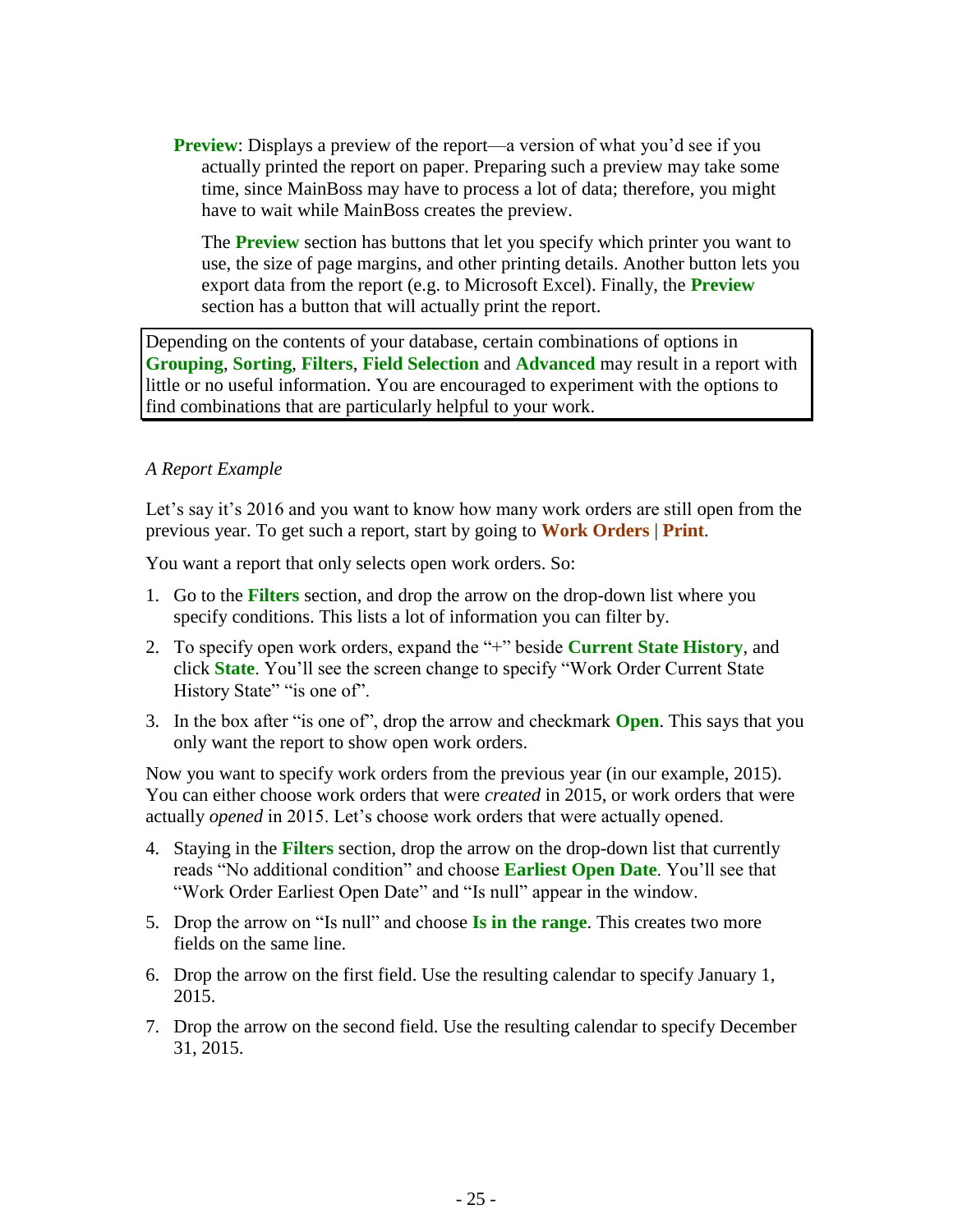These two filters tell MainBoss that you want to see work orders that were opened in 2015, and that are still open now.

To expand on our example, suppose that you want a breakdown of these work orders by building. This means that you want to *sort* the output. You can do that by following these steps:

- 8. Go to the **Sorting** section of the work order printing window.
- 9. Drop the arrow on the drop-down list that currently reads "No Sorting". Expand the "+" beside **Unit** and then click **Containing Location**. This sorts the output by the location that contains the units involved in the work orders. Typically, the report will then be according to the buildings that contain your units.

This example shows how you can shape the report you want by specifying one criterion at a time. You might also use the **Field Selection** section to specify which pieces of information you want to appear in the report.

## *Report Controls*

Every window for printing a report contains a number of buttons at the bottom:

- : Goes to the **Preview** section of the window and creates a preview of the report. Preparing such a preview may take some time.
- : Immediately prints the report, using whatever sorting and filtering options you have specified. You can use this button if you don't want to preview it first. You can cancel printing with the **Cancel** button.
- **Export Data:** Exports the report's data in XML format. The result is primarily intended to serve as input for user-written programs which process the data in some way. This contrasts with the **Preview** export facilities (discussed below), which are most useful for embedding in Microsoft Word documents and other "unprocessed" contexts.
- **Clear Select for Printing**: If you click this button, MainBoss removes the checkmark from all **Select for Printing** boxes on all requests, work orders and/or purchase orders being printed. Typically, you do this after printing ones that have been marked **Select for Printing**.
- **Cancel**: Cancels the preparation and printing of a report. This button is enabled only when MainBoss is preparing a report, i.e. gathering the data and formatting it. Once the report is ready to print, MainBoss hands off the result to the Microsoft Windows printing facilities; after the report has been handed off to Windows, MainBoss has no more control over the print-out and the **Cancel** button won't work. (If you want to cancel the print-out after that, you must use the standard Windows printer control facilities.)

Depending on the configuration of Windows and the Microsoft Report Viewer,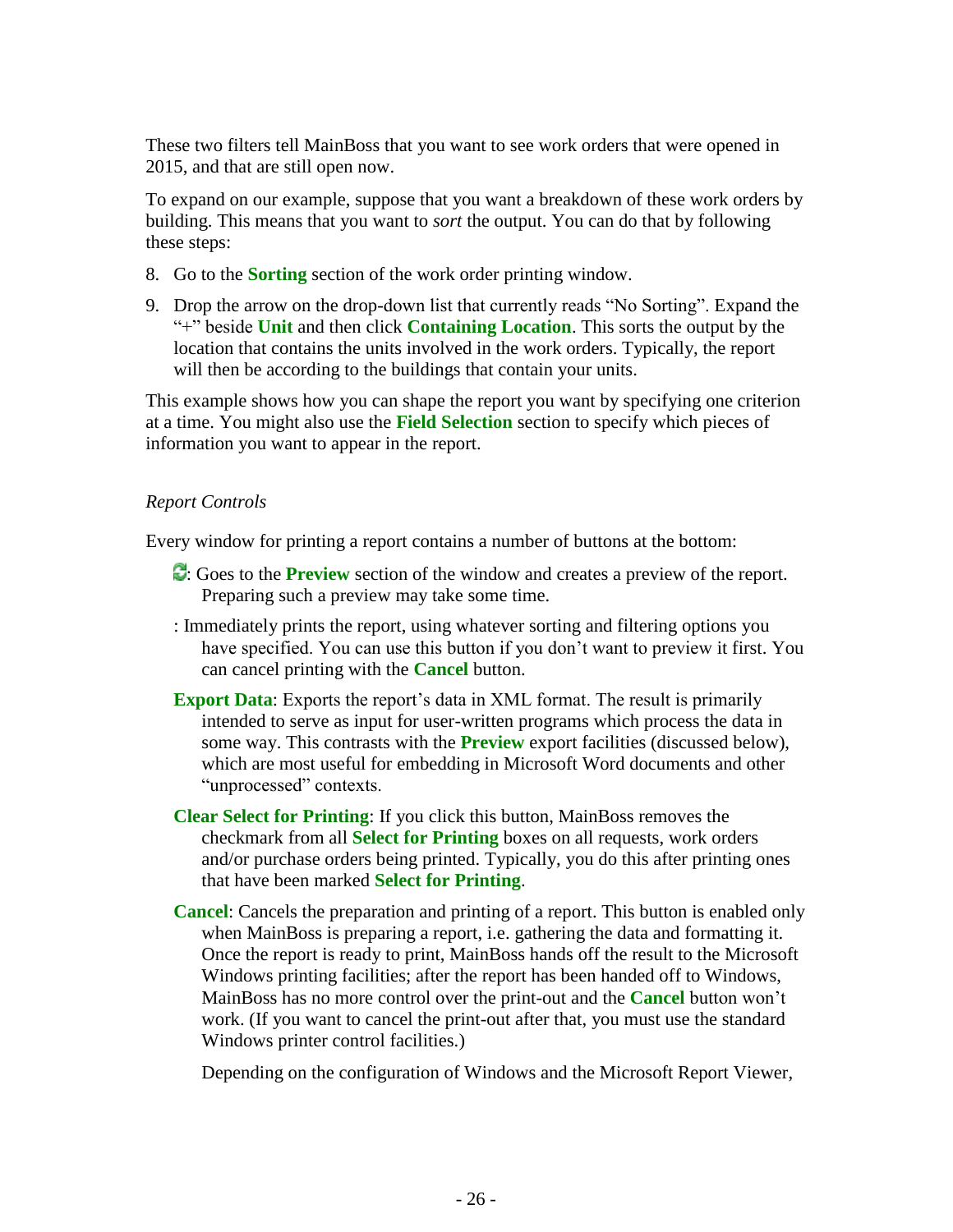canceling a report may result in a diagnostic message. Typically, you can just ignore this message.

- **Close**: Closes the window. (This button is only present if you opened a separate window to print the report.)
- : Goes to the **Preview** section of the window and creates a preview of the report. Preparing such a preview may take some time.

## *The Preview Window*

isi.

The **Preview** section of a print window contains a control bar like this:

|  |  | $ \mathbb{N} $ 4 1 of 46 $\blacktriangleright$ $\blacktriangleright$ $ \mathrel{\Leftrightarrow}$ $ \mathrel{\mathop:}$ $\oplus$ $ \mathrel{\mathop:}$ $\Box$ $\Box$ $ \mathrel{\mathop:}$ $\blacksquare$ $\blacksquare$ $ $ 100% |  | Find Next |
|--|--|-----------------------------------------------------------------------------------------------------------------------------------------------------------------------------------------------------------------------------------|--|-----------|
|--|--|-----------------------------------------------------------------------------------------------------------------------------------------------------------------------------------------------------------------------------------|--|-----------|

This bar contains the following (from left to right):

- к First Page button: Goes to the start of the document.
- ◀ Previous Page button: Goes to the previous page of the document.
- Gives the number of the page that is currently being displayed  $\mathbf{1}$ of 4 and the total number of pages in the report. You can go to a specific page by typing the appropriate page number into the box. (The number of the last page is not finalized until the entire report has been generated. This means that the number may not appear when a preview begins, and the number may also change as report generation continues.)
- ▶ Next Page button: Goes to the next page of the document.
- н Last Page button: Goes to the last page of the document.
- Parent Report button: Only applies when a report contains sub-reports, and this feature is not currently used.
	- Stop button: Stops processing the report. You might click this you start preparing a lengthy report, then change your mind.
- 臝 Print button: This is the button that actually prints the report.

Print Layout button: Switches the format of the preview display.

By default, the left side of the display contains an index of the information in the report. Clicking an entry in the index will move to the corresponding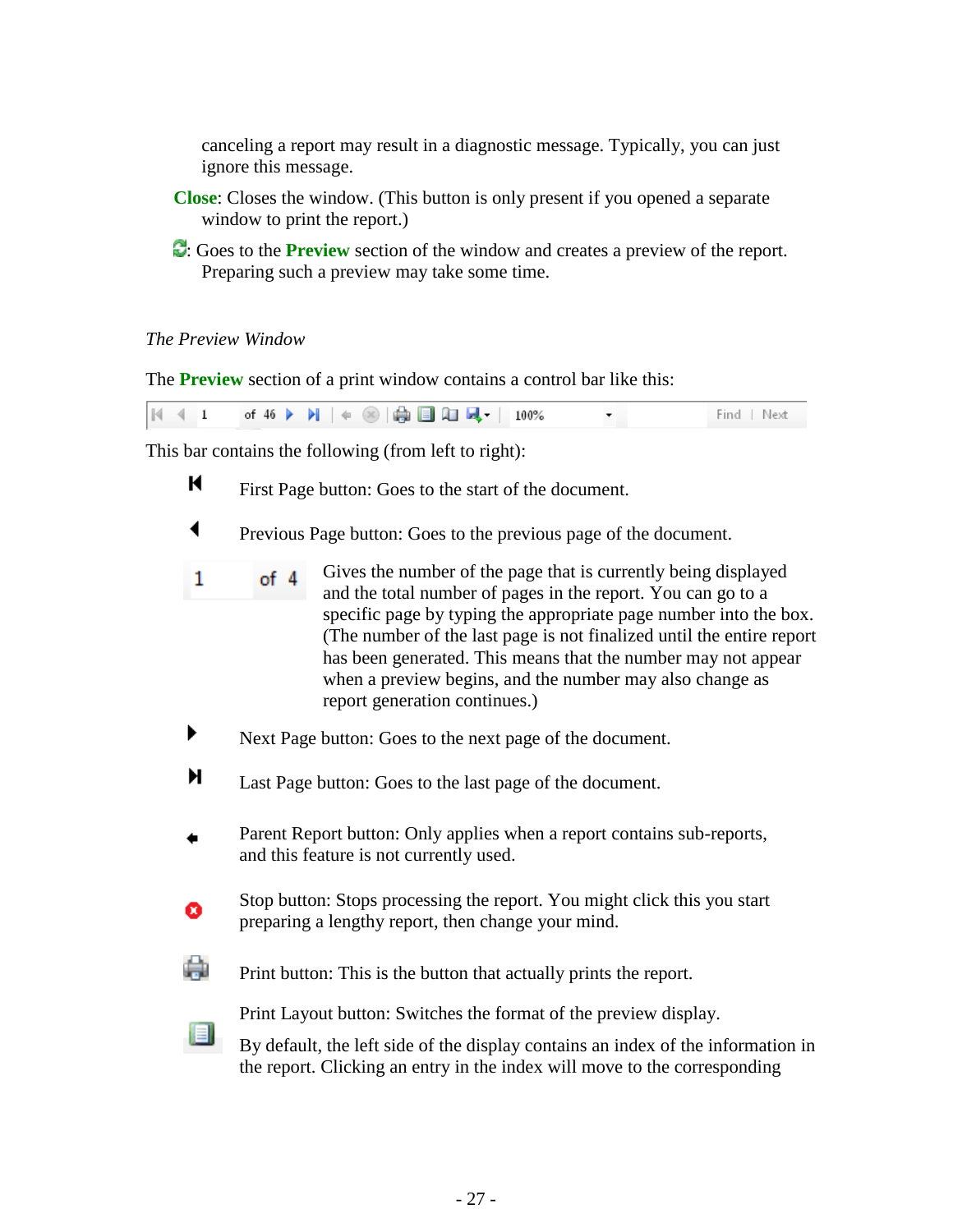information. The mouse wheel can move forward or backward through the report but it doesn't necessarily move backward or forward by a whole number of pages.

If you switch to the alternate format, you see a scaled-down version of the page as it will actually print. The mouse wheel will move from one page to the next.

Page Setup button: Opens a window where you can specify paper size, margin size, and other printing information.

Page Setup information specified within MainBoss always overrides any default options associated with your printer, even if you specify printer options at the time you print the report. For example, suppose you specify a page setup of Landscape orientation, but when you go to print the report, you specify Portrait. The Landscape overrides Portrait because the "page setup" in MainBoss overrides anything you specify directly with the printer.

Page Setup options specified for one MainBoss report do not affect options for different MainBoss reports. For example, if you set options when printing work orders, those options will not affect the Page Setup for printing any other MainBoss report. The options will also be forgotten when you quit MainBoss.



 $\overline{A}$ 

Export button: Exports information from the report into a file suitable for use with some other program. If you click the down-arrow associated with this button, you'll see a list of available export formats.

100%

Scale: Controls the scale of information displayed in the preview window. For example, if you set the scale to 200%, you'll see the information at twice its normal size. If you set the scale to 50%, you'll see it at half its normal size.



Searching: To search for information in the report, type what you want to find in the box, then click "Find". For example, if you're looking at a full Units report and want information on a particular unit, type the unit name in the box and click "Find". Clicking the associated "Next" button goes to the next occurrence of the same text.

# *Customized Reports*

You can create customized reports in exactly the same way that you create customized table settings (see *[Customized Table Settings](#page-12-0)* on page [12\)](#page-12-0). For example, if you regularly want a report of work orders performed in Plant #2, you could set up the options you